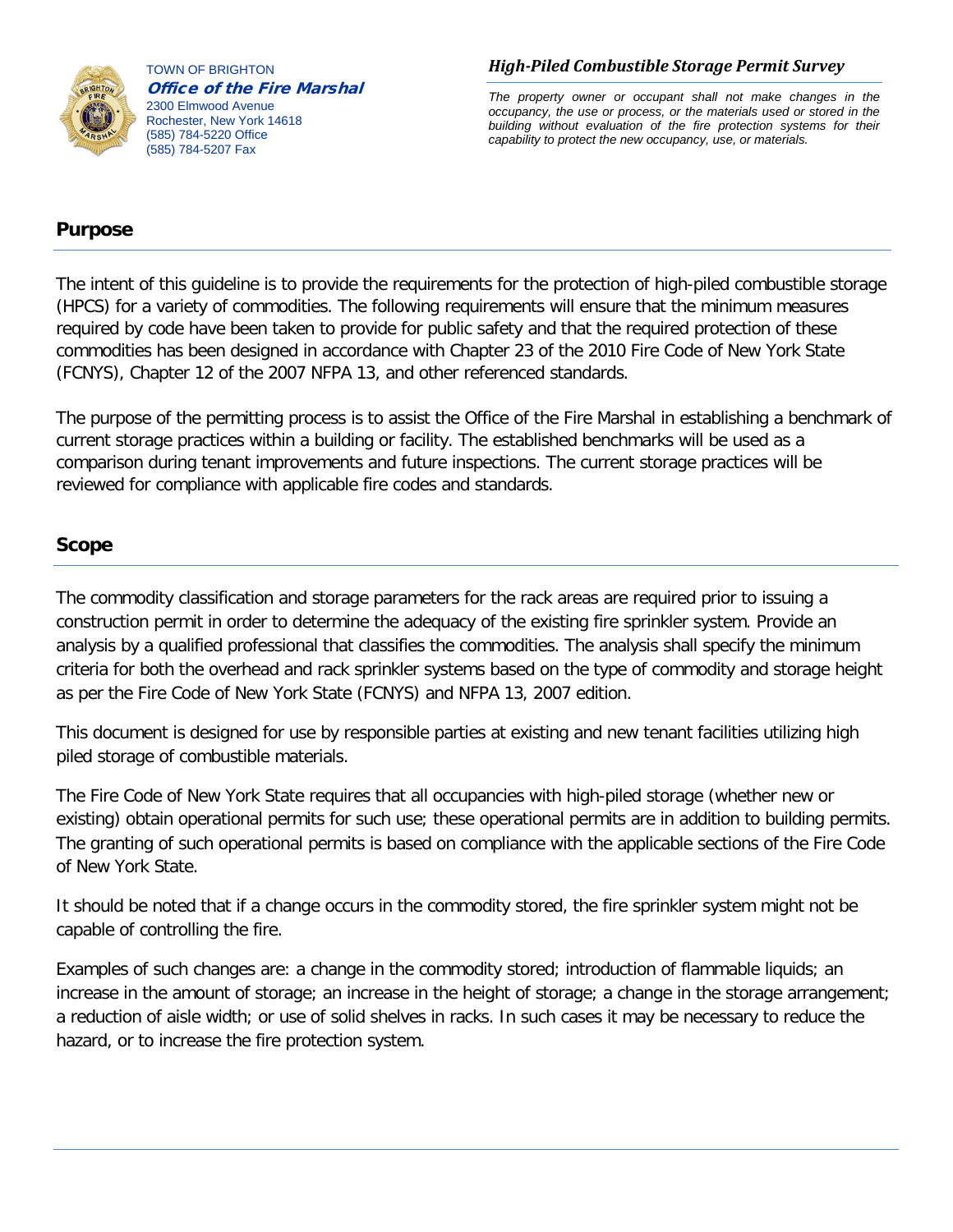## **Changes in Occupancy, Use, Process, or Materials**

Sprinkler systems are engineered to cover a specific commodity classification in a specific storage configuration. Changes such as introducing a new product line, using a different packaging material, or changing from wood pallets to plastic pallets can increase your hazard classification and render your sprinkler system inadequate to control a fire. Also, changing the size of pallets or the way product is stacked in racking can infringe on flu space requirements, reducing the ability of the sprinkler system to control a fire. It's also a common misconception that sprinkler systems are designed to extinguish fires. Although they can be designed to extinguish fires, systems designed to meet minimum code requirements are only expected to help control the spread of the fire until the fire department arrives to extinguish it. The fact is, every year buildings with inadequate sprinkler systems burn to the ground.

Please refer to the National Fire Protection Association – Chapter 25 - Standard for the Inspection, Testing, and Maintenance of Water-Based Fire Protection Systems - 2008 Edition

The property owner or occupant shall not make changes in the occupancy, the use or process, or the materials used or stored in the building without evaluation of the fire protection systems for their capability to protect the new occupancy, use, or materials.

The evaluation shall consider factors that include, but are not limited to, the following:

- (1) Occupancy changes such as converting office or production space into warehousing
- (2) Process or material changes such as metal stamping to molded plastics
- (3) Building revisions such as relocated walls, added mezzanines, and ceilings added below sprinklers
- (4) Removal of heating systems in spaces with piping subject to freezing

Where changes in the occupancy, hazard, water supply, storage commodity, storage arrangement, building modification, or other condition that affects the installation criteria of the system are identified, the property owner or occupant shall promptly take steps, such as contacting a qualified contractor, consultant, or engineer, and the authority having jurisdiction, to evaluate the adequacy of the installed system in order to protect the building or hazard in question.

Where the evaluation reveals a deficiency causing a threat to life or property, the property owner shall make appropriate corrections. All requirements of the authority having jurisdiction shall be followed.

## **Application Process & Submittal Requirements**

A letter of intent containing a detailed description of the products to be stored and the description of all containers, pallets, and packaging materials. This letter must also include a detailed description of the storage methods (racks, shelves, pallets), the total storage area in square feet, maximum storage height, and aisle widths. An authorized officer of the company or business must sign this letter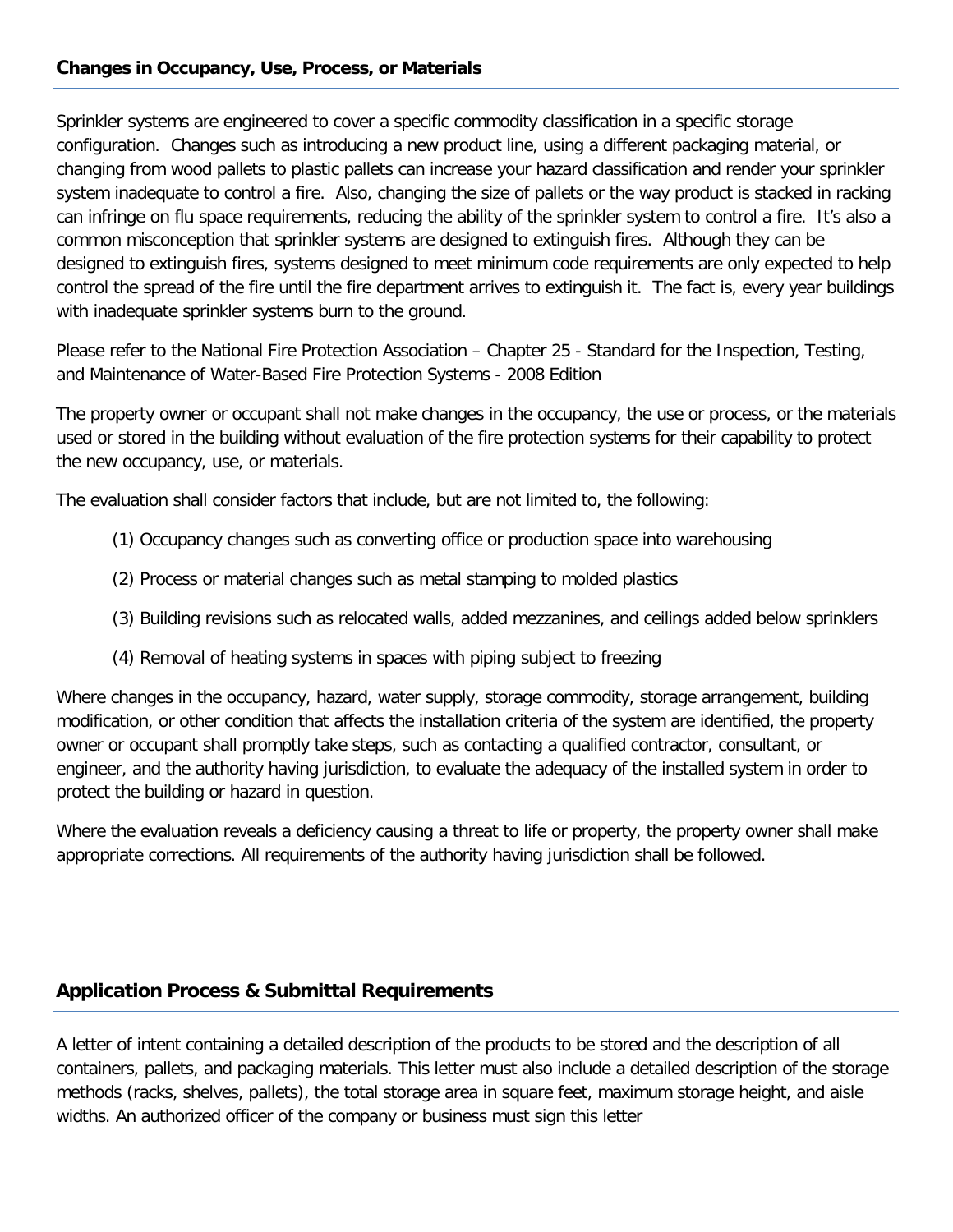A Commodity Analysis is required for warehouse projects that may need specialized fire protection equipment to meet fire protection equipment needs mandated by the fire code. The commodity analysis is needed for the proposed use of warehouse buildings that may have hazards that require in depth information for fire staff review and approval.

The applicant/developer shall assist in the preparation of this Survey or, under the direction of the Fire Marshal, provide a Fire Consultant (at the expense of the applicant) who specializes in fire protection for warehouse storage. The analysis survey presents questions, which must be answered pertaining to the identity and description of stored materials.

The evaluation of fire hazards in storage occupancies and the design of fire protection systems to protect them require special training and experienced judgment. Property owners are advised to consult a fire protection engineer or other qualified design professional having specialized training and experience in the field of fire protection of storage occupancies.

# **Definitions**

For the purposes of this guideline, certain terms are defined as follows:

**Commodity** - A combination of products, packing materials and containers.

**Encapsulated -** A method of packaging consisting of a plastic sheet completely enclosing the sides and top of a pallet load containing a combustible commodity, a combustible package, a group of combustible commodities, or combustible packages. Totally noncombustible commodities on wood pallets enclosed only by a plastic sheet as described are not covered under this definition. Banding (i.e. stretch-wrapping around the sides only of a pallet load) is not considered to be encapsulated. Where there are holes or voids in the plastic or waterproof cover on the top of the carton that exceed more than half of the area of the cover, the term encapsulated does not apply. The term encapsulated does not apply to plastic-enclosed products or packages inside a large, non-plastic, enclosed container. (NFPA 13)

**High-Piled Combustible Storage** - The storage of combustible materials in closely packed piles, on pallets, in racks, or on shelves where the top of storage is greater than (12) twelve feet in height. High-piled combustible storage also includes certain high hazard commodities, such as rubber tires, Group A plastics, flammable and combustible liquids, idle pallets, and similar commodities where the top of storage is greater than (6) six feet in height.

**High-Piled Storage Area** - An area within a building that is designated, intended, proposed, or actually used for high-piled combustible storage. For purposes of selecting the applicable fire protection requirement row in Table 2306.2:

- This area shall include the "footprint" of the actual storage array (racks, shelves, fixtures, or pallets), inclusive of aisles within the storage area(s). When individual storage arrays are separated by less than 15 foot spaces, the spaces shall be considered aisles and shall be included in a single storage area footprint. When individual storage arrays are separated by more than 15 foot spaces, the individual arrays shall be considered separate storage areas with their own footprint calculation.
- Each storage area shall also include a 48 inch perimeter aisle calculated in the footprint. This additional perimeter aisle is not required for areas that abut to a wall.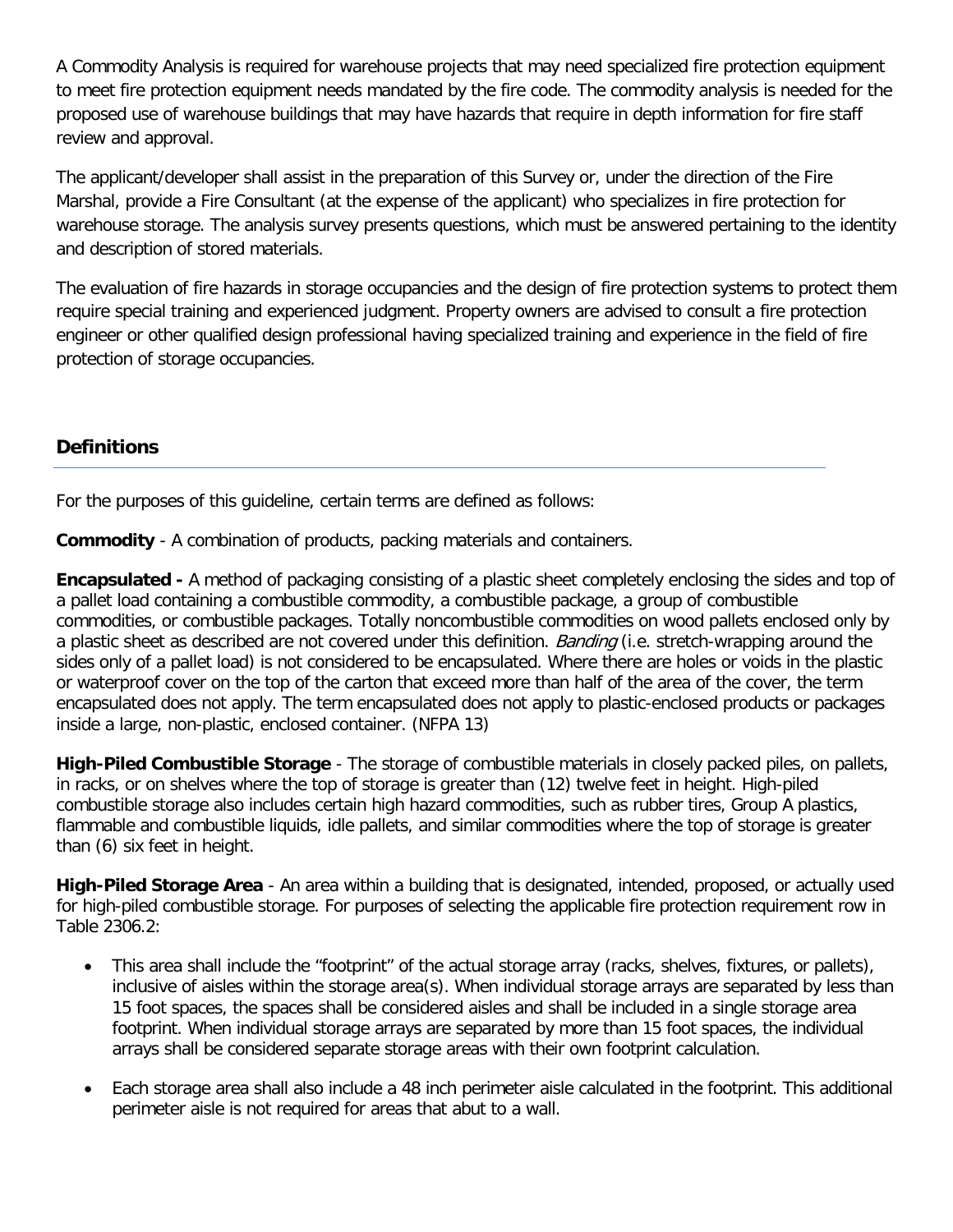• For multiple storage areas within a building, the aggregate of all high-piled storage areas shall be used for selecting the applicable row in Table 2306.2, unless such areas are separated from each other by a one hour rated fire barrier wall constructed in accordance with Section 706 of the Building Code of New York State (BCNYS). Openings in such walls shall be protected by fire assemblies having a one hour fire protection rating. FCNYS 2306.3.2.1.

**Plastics, Free Flowing -** Those plastics that, in their original state of flakes, powder, pellets, or randompacked small plastic objects (ex: razor blade dispensers), will fall out of their containers during a fire, fill the flue spaces, and create a smothering effect on a fire. (NFPA 13)

**Plastics Expanded (Foamed or Cellular)** - Those plastics, the density of which is reduced by the presence of numerous small cavities (cells), interconnecting or not, dispersed throughout their mass. Examples include styrofoam peanuts and cups. (IFC, NFPA 13)

**Plastics , Non Expanded -** Those plastics with high densities, solid, or not otherwise categorized as expanded, such as polyethylene film, polystyrene toys, polyester and polystyrene plastic tote bins, polyethylene 55-gallon drums or smaller containers, etc.

**Rack Storage** - A combination of vertical, horizontal, and diagonal members that support stored materials. Racks can be fixed or portable.

**Rack, Single Row** - Racks with no longitudinal flue space, and having a width up to 6 feet with aisles at least 3½ feet from other storage. (NFPA 13)

**Rack, Double Row -** Two single row racks placed back to back, creating a flue space, having a combined width up to 12 feet with aisles at least 3½ feet on each side. (NFPA 13)

**Racks, Multiple Row -** Racks greater than 12 feet wide or single- or double-row racks separated by aisles less than 3½ feet wide having an overall width greater than 12 feet. (NFPA 13)

**Shelf Storage** - Storage on shelves less than 30 inches deep with the distance between shelves not exceeding three feet vertically. For larger shelves and other storage arrangements see Rack Storage.

**Solid Shelving** - Shelving that is solid, slatted, mesh, or grated located within racks that obstructs sprinkler water penetration through the racks.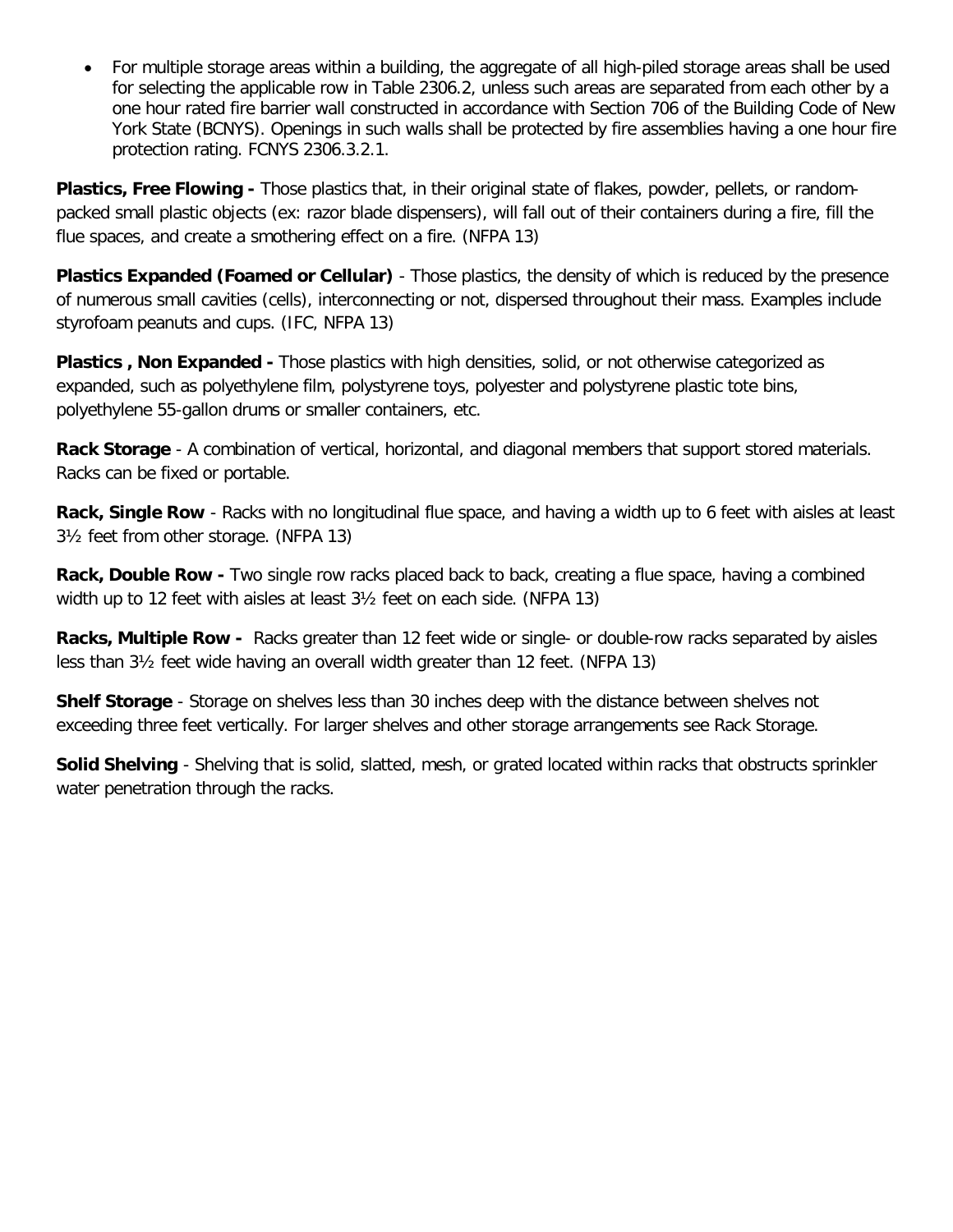# **Classification of Commodities**

Commodities shall be classified as Class I, II, III, IV, or high-hazard. The materials listed within each of these commodity classifications are assumed to be unmodified for improved combustibility characteristics. The use of flame-retarding modifiers, or the physical form of the material could change the classifications.

#### **Class I Commodities**

Class I commodities are essentially noncombustible products on wooden or nonexpendable polyethylene solid deck pallets, in ordinary corrugated cartons with or without single-thickness dividers, or in ordinary paper wrappings with or without pallets. Class I commodities are allowed to contain a limited amount of Group A plastics in accordance with the Fire Code.

#### Examples of Class I commodities include, but are not limited to, the following:

Alcoholic beverages not exceeding 20% alcohol Appliances-noncombustible, electrical

Cement in bags Ceramics

Dairy products in nonwax-coated containers (excluding bottles) Dry insecticides

Foods in noncombustible containers

Fresh fruits and vegetables in non-plastic trays or containers Frozen foods

Glass

Glycol in metal cans Gypsum board

Inert materials, bagged Insulation, noncombustible

Non-combustible liquids in plastic containers having less than a 5-gallon capacity Non-combustible metal products

#### **Class II Commodities**

Class II commodities are Class I products in slatted wooden crates, solid wooden boxes, multiple-thickness paperboard cartons or equivalent combustible packaging material with or without pallets. Class II commodities are allowed to contain a limited amount of Group A plastics in accordance with the Fire Code.

#### Examples of Class II commodities include, but are not limited to the following:

Alcoholic beverages not exceeding 20% alcohol, in combustible containers;

Foods I combustible containers;

Incandescent or fluorescent light bulbs in cartons; thinly coated fine fire on reels or in cartons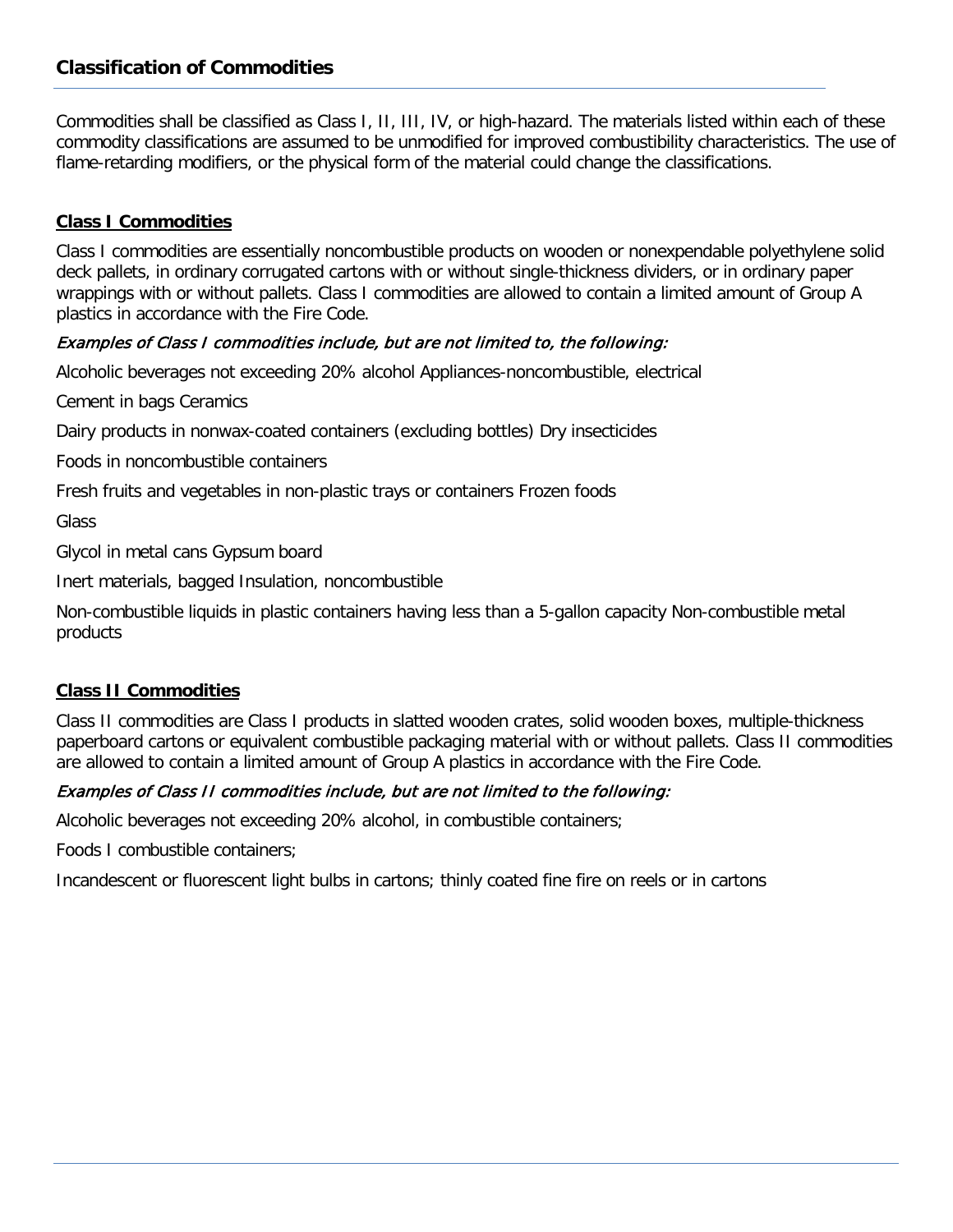### **Class III Commodities**

Class III Commodities are commodities of wood, paper, natural fiber cloth, or Group C plastics or products thereof, with or without pallets. Products are allowed to contain limited amounts of Group A or B plastics, such as metal bicycles with plastic handles, pedals, seats, and tires. Group A plastics shall be limited in accordance with the Fire Code.

#### Examples of Class III commodities include, but are not limited to, the following**:**

Aerosol Level 1 (See Chapter 51 of Fire Code)

Combustible fiberboard

Cork, baled Feed, bagged

Food in plastic containers

Furniture: wood, natural fiber, upholstered, non-plastic, wood or metal with plastic-padded and covered arm rests

Glycol in combustible containers not exceeding 25%

Lubricating or hydraulic fluid in metal cans

Lumber

Mattresses, excluding foam rubber and foamed plastics

Non-combustible liquids in plastic containers having a capacity of more than 5 gallons

Paints, oil base, in metal cans

Paper and pulp, horizontal storage

Paper, waster, baled

Paper and pulp, horizontal storage, or vertical storage that is banded or protected with approved wrap

Paper in cardboard boxes

Pillows, excluding foamed rubber and foamed plastics

Plastic coated paper food containers

Plywood

Rags, baled

Rugs, without foamed backing

Sugar, bagged

Wood, baled

Wood doors, frames and cabinets

Yarns of natural fiber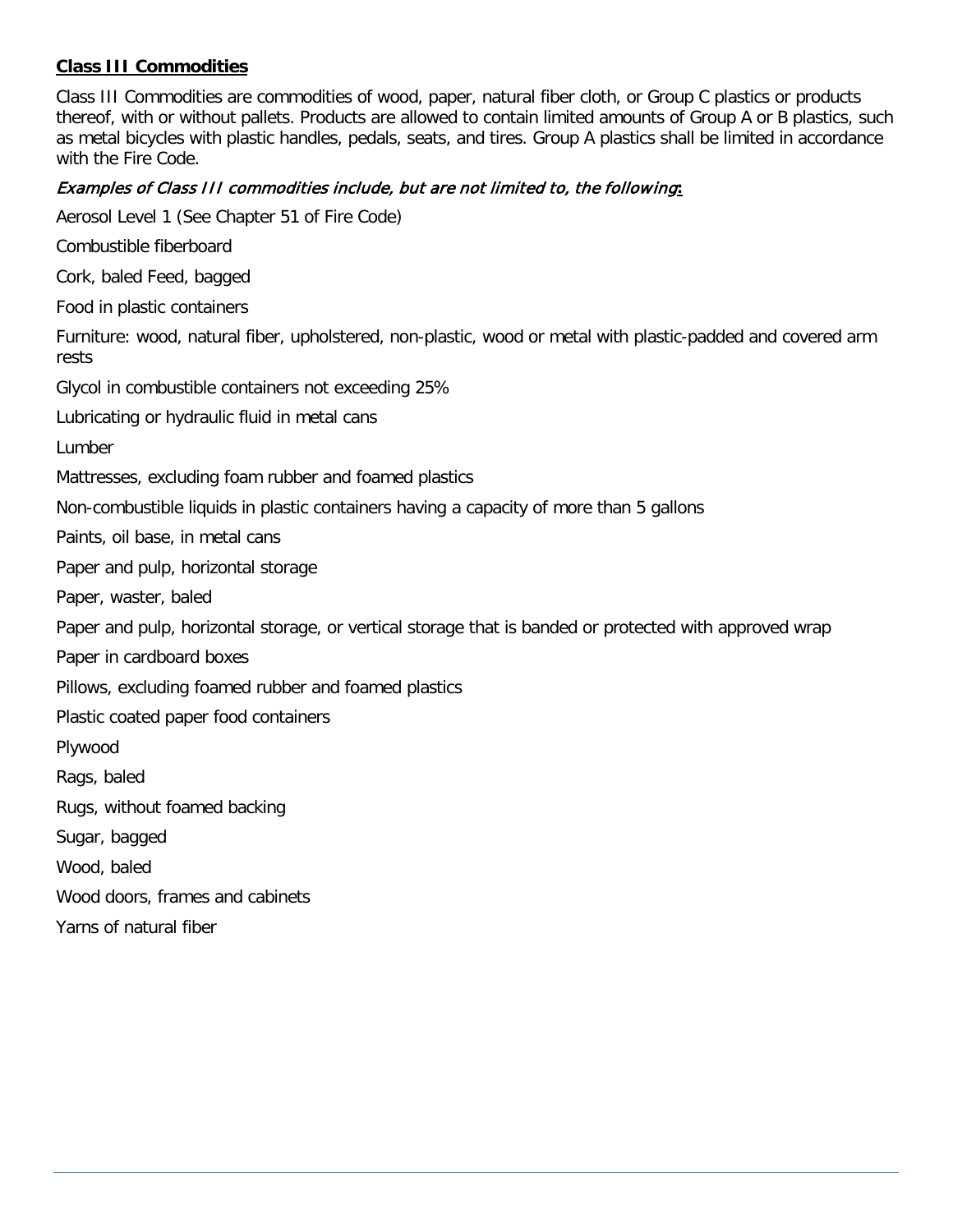## **Class IV Commodities**

Class IV commodities are Class I, II, III products containing Group A plastics in ordinary corrugated cartons and Classes I, II, III products, with Group A plastic packaging, with or without pallets. Group B plastics and free-flowing Group A plastics are also included in this class. The total amount of non-free flowing Group A plastics shall be in accordance with the Fire Code.

## Examples of Class IV commodities include, but are not limited to, the following:

Aerosol, Level 2 (see Chapter 51 of the Fire Code)

Alcoholic beverages, exceeding 20% but less than 80% alcohol, in cans or bottles in cartons Clothing, synthetic or non-viscous

Combustible metal products (solid)

Furniture, plastic upholstered

Furniture, wood or metal with plastic covering and padding

Glycol in combustible containers (greater that 25% and less than 50%) Linoleum products

Paints, oil base in combustible containers

Pharmaceuticals, alcoholic elixirs, tonics, etc. Rugs, foamed back

Shingles, asphalt

Thread or yarn, synthetic or non-viscous

# **High-hazard – Commodities**

High-hazard commodities are high-hazard products presenting special fire hazards beyond those of Class I, II, III, or IV. Group A plastics not otherwise classified are included in this class.

## Examples of high-hazard commodities include, but are not limited to, the following:

Aerosol, Level 3 (see Chapter 51 of the Fire Code)

Alcoholic beverages, exceeding 80% alcohol, in bottles in cartons

Commodities of any class in plastic containers in carousel storage

Flammable solids (except solid combustible metals)

Glycol in combustible containers (50% or greater)

Mattresses, foamed rubber or foamed plastic

Pallets and flats which are idle combustible Paper, asphalt, rolled, horizontal storage

Paper, asphalt, rolled, vertical storage

Paper and pulp, rolled, in vertical storage which is unbanded or not protected with approved wrap

Pillows, foamed rubber and foamed plastics

Pyroxylin

Rubber tires

Vegetable oil and butter in plastic containers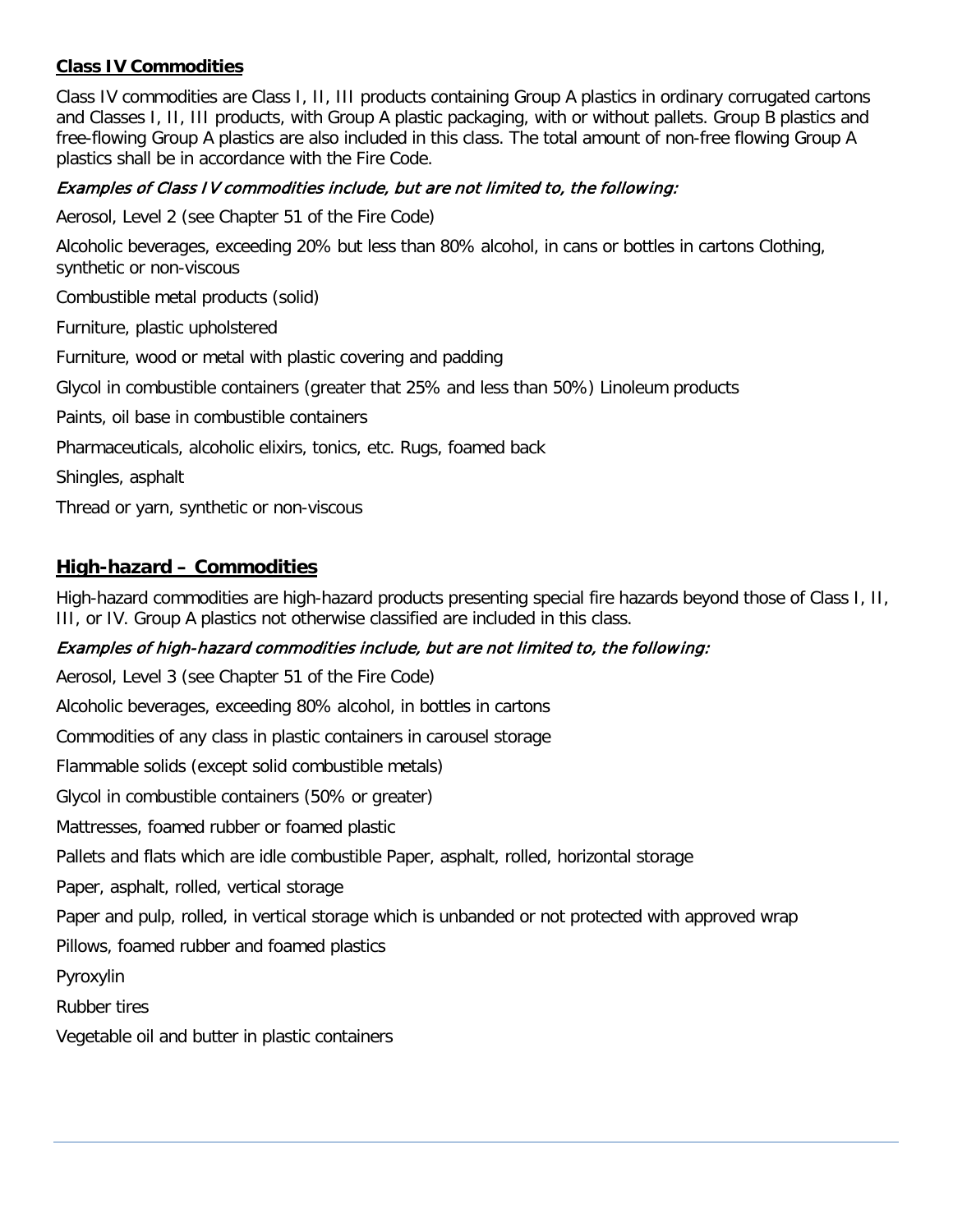# **Classification of Plastic Products**

There are two large groupings of plastic: Thermoplastic and thermosetting. Thermoplastics become soft when exposed to sufficient heat and harden when cooled, no matter how often the process is repeated. Thermoset sets into permanent shape when heat and pressure are applied to them during forming. Reheating will not soften these materials.

#### **Group "A" Plastic**

Group A plastic products are those which incorporate plastic materials having a heat of combustion (Btu/lb or J/kg) that is much higher than that of ordinary combustibles, and a burning rate (lb/min. or kg/min.) higher than that of Group B plastics. Plastics that would normally fall nto this category are thermoplastic polystyrene and acrylonitrile-butadiene-styrene. These materials become soft when exposed to heat and harden when cooled, regardless of how often the process is repeated.

### **Group "B" Plastic:**

Group B plastic products are those which incorporate plastic materials having a heat of combustion and a burning rate higher than those of ordinary combustibles, but not as high as those of Group A plastics. Plastic materials that would normally fall into this category are thermosetting polyesters and thermoplastics, such as polyethylene, polycarbonate, acrylics, cellulosics, nylon, and plasticized polyvinyl chloride.

#### **Group "C" Plastic**

Group C plastic products are those which incorporate plastic materials having a heat of combustion and a burning rate similar to those of ordinary combustibles. Plastic materials that would normally fall into this category are thermoplastic fluorocarbons, lightly plasticized (rigid) PVC, and most thermosets such as alkyd, amino, phenolics, and silicones. When these materials are combined with other materials that would change the burning characteristics of the commodity, careful analysis is needed to determine if the product still belongs in this classification.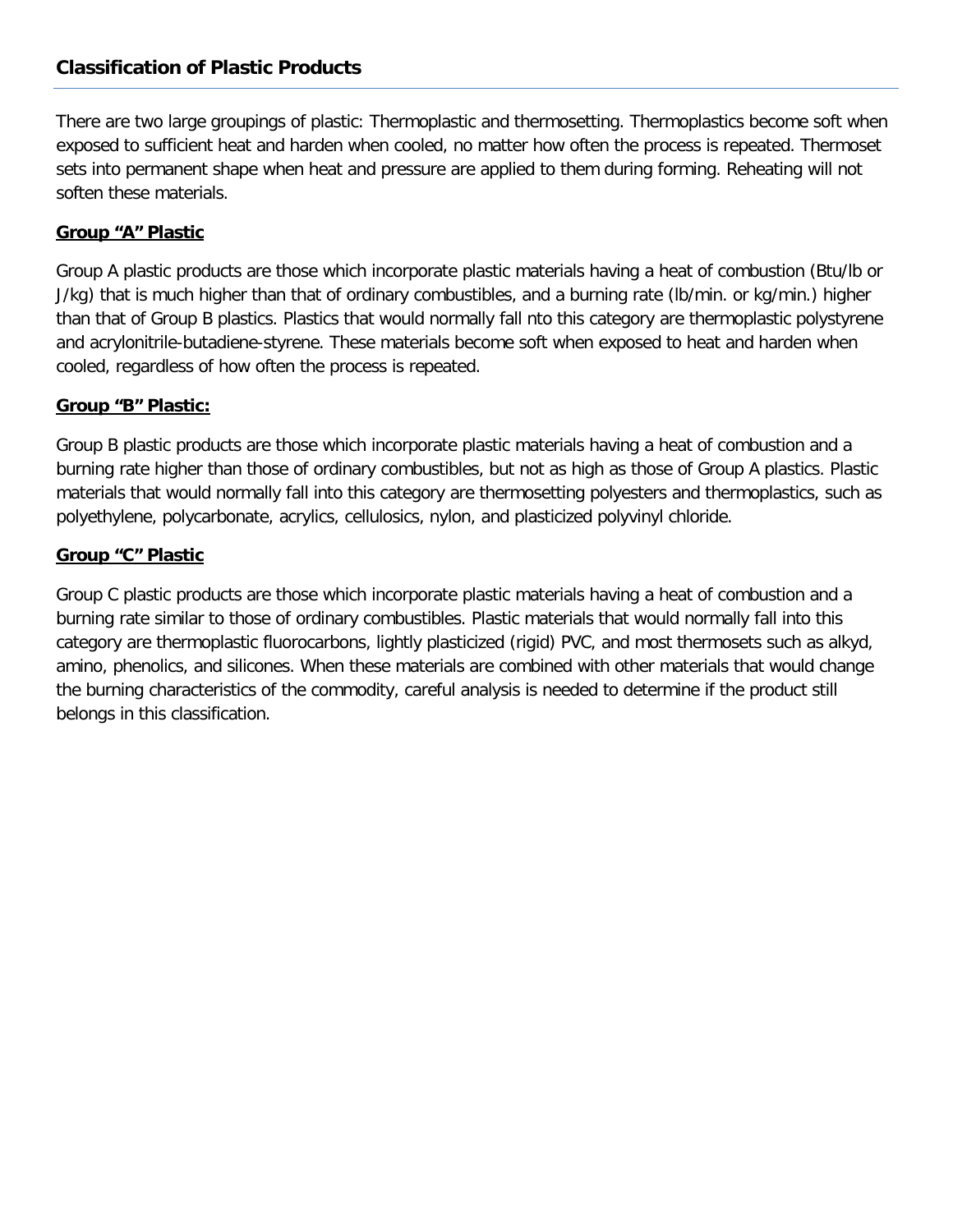The following is a breakdown of each section of the survey and commentary explaining the information being sought.

Business Name. Please provide the name of the tenant/business which will be occupying the space intended for stocking of high piled combustible materials.

Business Address. The correct and complete street address must be provided to insure the correct information is in our database and on the high piled combustible storage permit.

Business Telephone. Provide at least one daytime phone number for the business that can be used as a contact for any questions or concerns. If possible, include a fax number and a secondary number or email address.

### **Item 1 - Commodity Classifications**.

Identifying commodity classifications is the first step in determining applicable fire code requirements. Fire protection measures such as fire sprinkler designs are also based on commodity classifications. If a commodity is misclassified and fire sprinkler systems are designed for the incorrect classification, a resulting fire may easily overtax the sprinkler system to where the sprinkler system is ineffective. Therefore accurately classifying commodities is imperative. It is understood that difficulties may arise in trying to determine appropriate classifications. Commodity Classifications provides a comprehensive listing of various commodities with their classifications. If difficulties are still being experienced, please contact the Office of the Fire Marshal for assistance.

#### **Item 2 - Description of Storage**.

Provide an accurate and detailed description of all current storage practices in the facility. If commodity classifications are known, provide descriptions of where and how each classification is being stored. For example, Class I commodities being stored throughout the facility on racks and in piles; Class IV commodities being stored on racks 1-5 to heights of 22ft. and Class III commodities being stored on racks 5-10 to heights of 15ft.

Note: If plastics are being stored, identify this in the description and also complete the Plastics Survey.

## **Item 3 - Maximum Storage Height.**

Provide the maximum height(s), in feet, of the storage within the facility. This measurement is taken from the floor to the top of the stored commodity, not to the highest shelf or rack.

## **Item 4 - Clear Ceiling Height.**

This is the measurement, in feet, from the floor of the high piled storage areas to the bottom of the roof deck.

#### **Item 5 - Clear Height.**

The measurement, in feet from the floor of the high piled storage areas to the bottom of the structural supports of the roof deck. This may be the bottom of the roof joists, twin "T's", rafters, etc.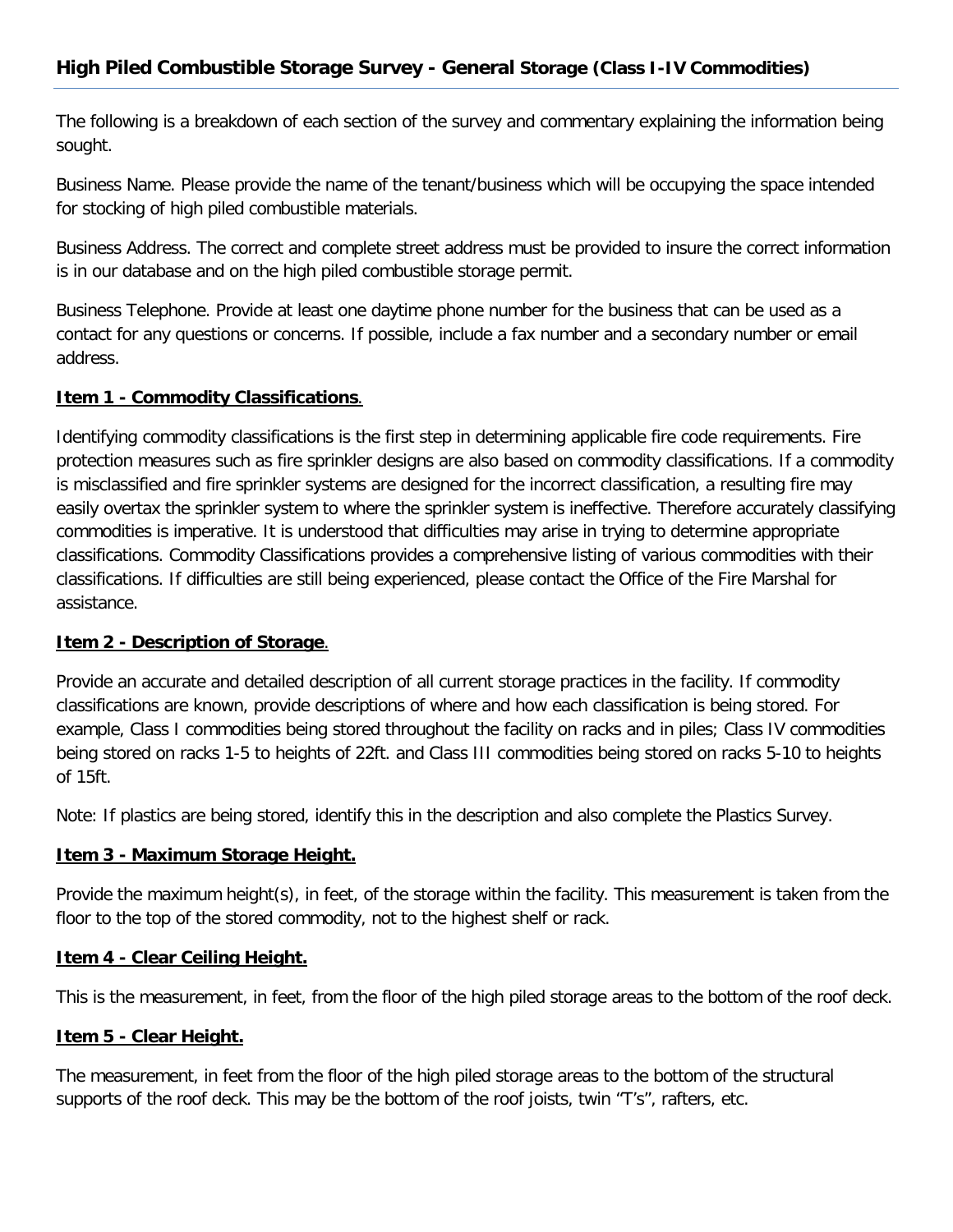## **Item 6 - Method of Storage.**

Indicate all methods in which commodities are currently being stored. Photographs, specification sheets and other information may be submitted to provide a better understanding of how commodities are being stored.

### **Item 7 - Rack Storage Information.**

Provide detailed and accurate information as possible.

**Type of Racks.** Single row racks are those racks in which commodities may be reached from either side of the rack. No flue space is located in the middle of single row racks. Double row racks allow access from a single side of the individual rack with a flue space in between the racks. See Figure 2. Multiple row racks are similar to double row racks but incorporate more than two racks. Multiple row racks will be more than two pallets deep.

**Height of Racks.** Indicate if racks are "x" ft high in one area and "y" ft high in other areas or a constant height throughout. This measurement is from the floor level to the highest possible level or shelf the racks are capable of. Rack specification sheets may be submitted as well.

**Depth of Racks.** This measurement is from the front of the rack or aisle, to the back of the rack either aisle (for single row racks) or flue space (for double and multiple row racks). If different width racks are present, indicate all widths of all racks. For double or multiple row racks, indicate the total widths (depths) of each double or multiple rows.

**Width of Racks.** This is the side-to-side measurement of the racks. Provide the total width of the racks for each row. The width measurement is measured parallel to the aisles.

**Aisle Widths between Racks.** Typically the aisle widths will be either four or eight feet wide. However other aisle widths are definitely possible. Indicate the smallest dimension on the survey but ensure to show all aisle widths on the drawings. See Figure 1.



**Figure 1 - Illustration of Aisle Width**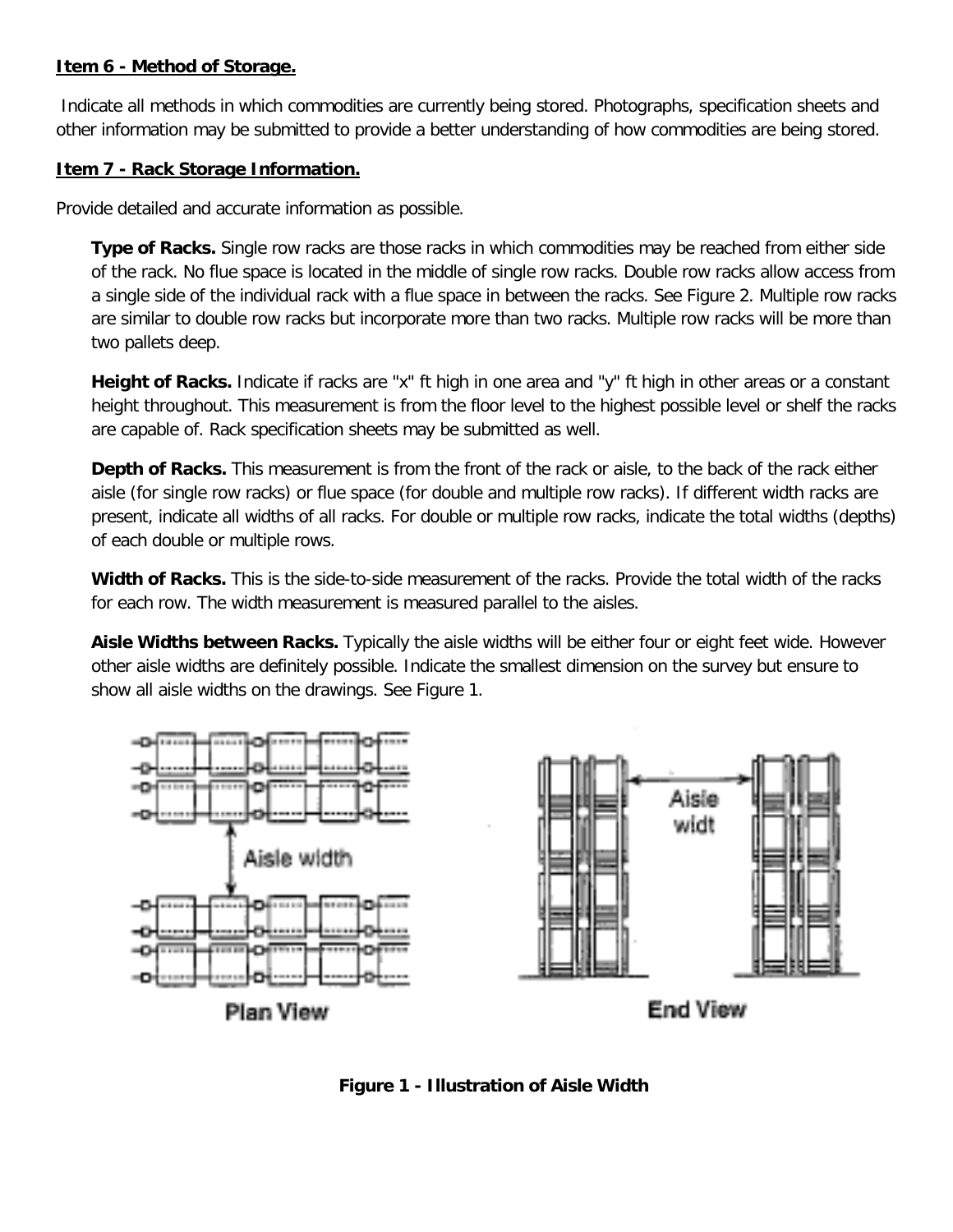**Longitudinal and Transverse Flue Spaces.** - Indicate both of these flue spaces in inches for the current storage practices in the facility. See Figure 2.



**Figure 2 - Typical Double Row Rack with Flues**

## **Item 8 - Mechanical Smoke Removal Systems**.

Mechanical refers that smoke is forcibly removed out of the facility or air is forcibly pushed into the facility to pressurize the facility. These systems may include fans either positioned on the roof or towards the tops of exterior walls. Mechanical smoke removal systems are not smoke vents.

## **Item 9 - Smoke Vents**.

Smoke vents are passive smoke removal systems. Smoke vents are located on the roof. The vents open and the natural buoyancy of the smoke escape the facility via the vents.

Number of Vents. Indicate the total number of vents for each high piled storage area.

Size of Vents. Provide the dimensions for the vents. If more than one type of vent is present in the facility, indicate the dimensions for each type of vent.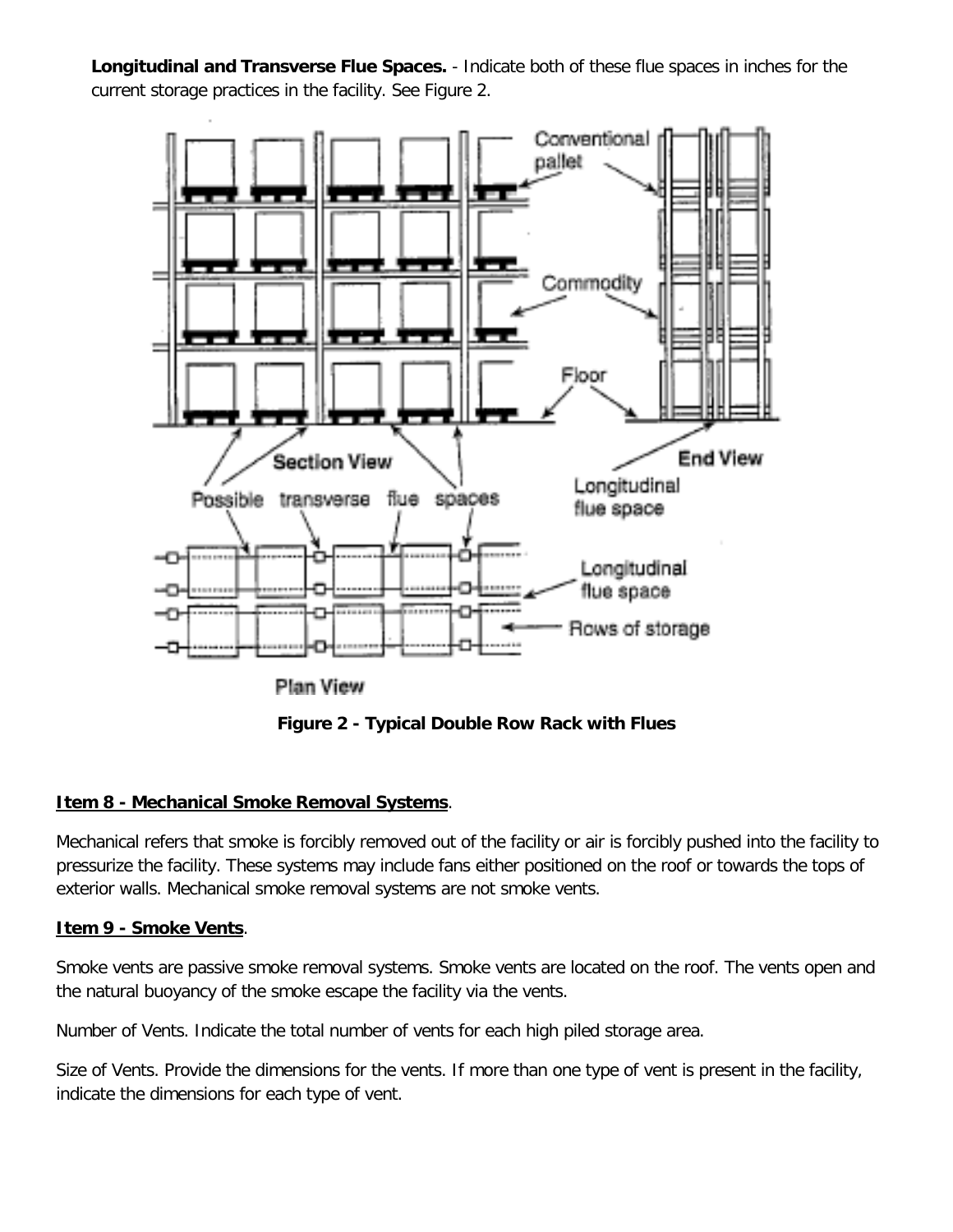## **Item 10 - Draft/Curtain Boards**.

Indicate if draft or curtain boards are present in the facility. These are barriers a few feet deep located along the ceiling. They are used to compartmentalize the ceiling space. Typically they are found in unsprinklered buildings but may be found in sprinklered buildings.

### **Item 11 - Gross Square Footage of Entire Structure.**

Provide the gross square footage of the entire facility. This figure includes all portions of the structure, as well as each individual floor, mezzanines, etc.

### **Item 12 - Square Footage of High Piled Storage Areas Only**.

Provide the square footage for all areas used for the high piled storage of combustibles. If more than one area is present and the areas are separated in some fashion (either by distance or barrier) indicate the sizes for each area. If more than one area is present and not separated in some manner, sum all areas into one area. For those areas that are separated, indicate with a number in the check box next to the appropriate size for each area. Otherwise check the appropriate box. The areas used in this measurement are all floor spaces being used by racks and/or piles plus the required aisles for each area. A general rule of thumb for numerous rows of racks or piles is to include all aisles between the racks and piles as well as any applicable required aisles elsewhere throughout the storage.

### **Item 13 - Fire Sprinklers in High Piled Areas.**

Facilities may be sprinklered throughout all areas, over the high piled storage areas only or not at all. Some requirements for high piled combustible storage dictate the presence of fire sprinkler systems.

#### **Item 14 - Fire Alarm System.**

Indicate whether a fire alarm system is present in the facility or not. A security and/or burglar system that may incorporate a few smoke detectors does not count. The fire alarm system will incorporate, smoke detection, heat detection, manual fire alarm pull stations, horns, strobes, etc.

#### **Item 15 - Piled Storage Information**.

Provide as detailed and accurate information as possible. This section only refers to commodities being stored on the floor (with or without the use of pallets) and stacked atop each other. No racks or shelves are used for pile storage.

**Cubic Feet Per Pile.** Provide the cubic feet for each high piles of combustible storage.

**Maximum Pile Dimension.** This measurement represents the longest side of a pile.

**Maximum Pile Height.** As measured from the floor to the top of storage in feet. If multiple piles with different heights are present, provide information for all piles.

**Aisle Widths Between Piles**. Typically the aisle widths will be either four or eight feet wide. However other aisle widths are definitely possible. Indicate the smallest dimension on the survey but ensure to show all aisle widths on the drawings. See Figure 1.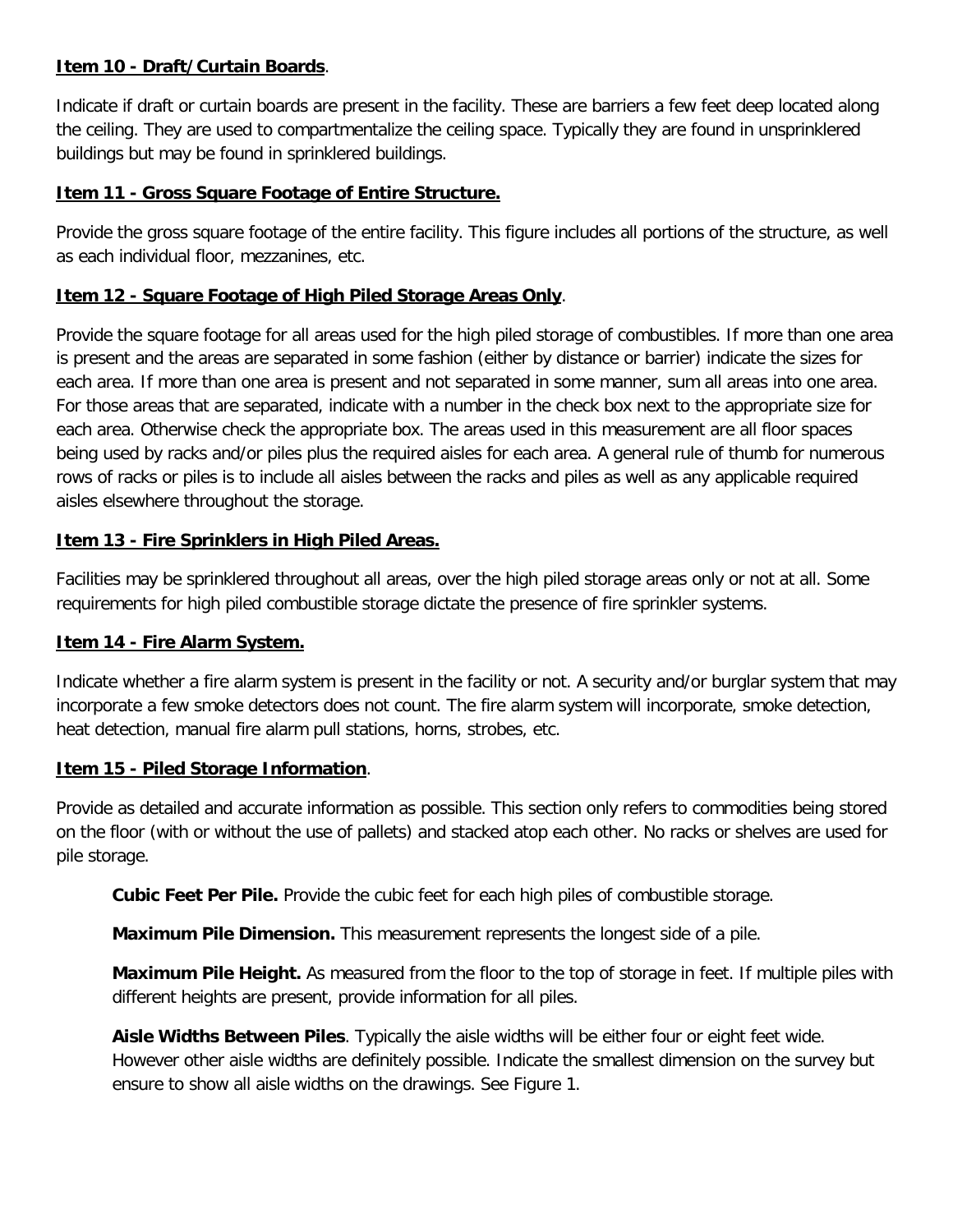## **Item 16- Access Doors Present.**

Those access doors that provide access from the exterior roadways and/or driveways directly into the high piled storage areas may be considered for this item. An exterior door that provides direct access into the high piled storage areas from a sidewalk does not meet this criterion. An access door from a roadway into an office which is adjacent to the high piled storage areas does not meet this criterion either.

## **Item 17- Access Doors Keyed for Fire Department Use**.

All access doors specifically into the high piled storage areas must have a method for gaining entry from the exterior of the facility. In the very least, a key lock must be present with the master key(s) located in the facilities Knox™ box.

Knox™ Box Note. All warehouse facilities with fire detection/alarm and suppression systems installed require a Knox™ Box system installed in a fire department approved location.

# **Names and Titles of Persons Responsible for Information Contained Within Survey**.

Provide the names of the individuals that filled out these forms, along with all applicable phone/fax numbers to contact them for additional information, or to answer questions that may arise.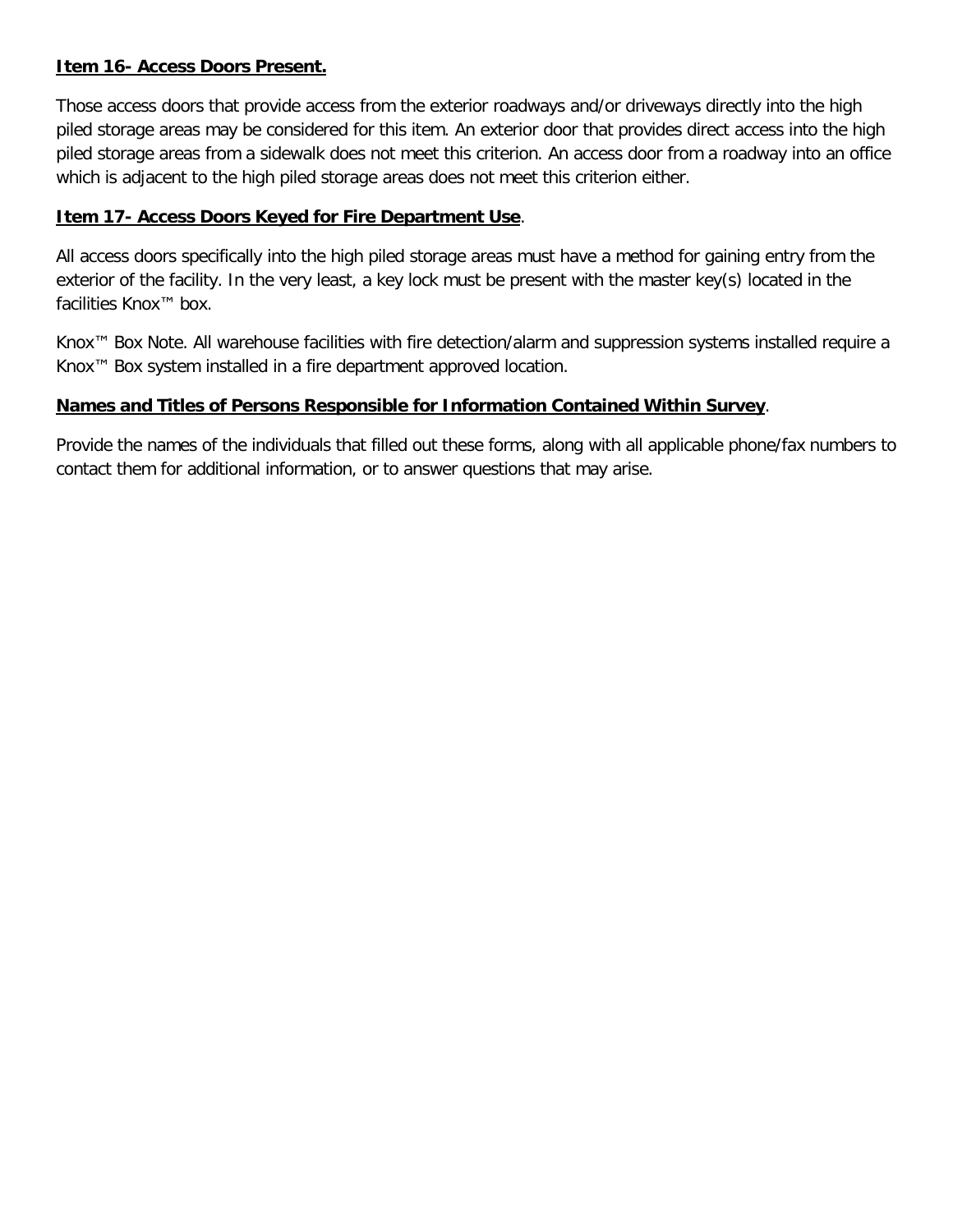

#### **TOWN OF BRIGHTON** Office of the Fire Marshal

2300 Elmwood Avenue Rochester, New York 14618 (585) 784-5220 Office (585) 784-5207 Fax

*The property owner or occupant shall not make changes in the occupancy, the use or process, or the materials used or stored in the building without evaluation of the fire protection systems for their capability to protect the new occupancy, use, or materials.*

| INFORMATION<br><b>BUSINESS</b> | <b>NAME</b>  |              |          |  |
|--------------------------------|--------------|--------------|----------|--|
|                                | ADDRESS      |              |          |  |
|                                | <b>CITY</b>  | <b>STATE</b> | ZIP CODE |  |
|                                | <b>PHONE</b> | <b>FAX</b>   |          |  |
|                                | <b>EMAIL</b> |              |          |  |

| Please Check those that apply:                                                                                                                |                                                                                                                                                |                        |  |                                                                                                                                    |                |                                |    |  |  |                    |                        |  |  |
|-----------------------------------------------------------------------------------------------------------------------------------------------|------------------------------------------------------------------------------------------------------------------------------------------------|------------------------|--|------------------------------------------------------------------------------------------------------------------------------------|----------------|--------------------------------|----|--|--|--------------------|------------------------|--|--|
|                                                                                                                                               |                                                                                                                                                | <b>NO</b>              |  | There will be no combustible storage on pallets, in racks or on shelves exceeding<br>12 feet in height of Class I - IV commodities |                |                                |    |  |  |                    |                        |  |  |
| There will be no combustible storage on pallets, in racks or on shelves exceeding 6<br><b>NO</b><br>feet in height of high hazard commodities |                                                                                                                                                |                        |  |                                                                                                                                    |                |                                |    |  |  |                    |                        |  |  |
|                                                                                                                                               | There will be storage exceeding 12 feet in height on pallets, in racks or on shelves<br><b>YES</b><br><b>NO</b><br>of Class I - IV commodities |                        |  |                                                                                                                                    |                |                                |    |  |  |                    |                        |  |  |
| <b>YES</b>                                                                                                                                    | There will be storage exceeding 6 feet in height on pallets, in racks or on shelves<br><b>NO</b><br>oh high hazard commodities.                |                        |  |                                                                                                                                    |                |                                |    |  |  |                    |                        |  |  |
|                                                                                                                                               |                                                                                                                                                |                        |  | <b>Commodity Classifications:</b>                                                                                                  |                |                                |    |  |  |                    | (check all that apply) |  |  |
| 1                                                                                                                                             | ı                                                                                                                                              |                        |  | $\mathbf{H}$                                                                                                                       | $\mathbf{III}$ |                                | IV |  |  | <b>High Hazard</b> |                        |  |  |
|                                                                                                                                               |                                                                                                                                                |                        |  |                                                                                                                                    |                |                                |    |  |  |                    |                        |  |  |
|                                                                                                                                               |                                                                                                                                                |                        |  | (If plastics are being stored, please fill out the plastics portion of this survey)                                                |                |                                |    |  |  |                    |                        |  |  |
|                                                                                                                                               | Description of type of storage / commodities:                                                                                                  |                        |  |                                                                                                                                    |                |                                |    |  |  |                    |                        |  |  |
| $\overline{2}$                                                                                                                                |                                                                                                                                                |                        |  |                                                                                                                                    |                |                                |    |  |  |                    |                        |  |  |
|                                                                                                                                               |                                                                                                                                                |                        |  |                                                                                                                                    |                |                                |    |  |  |                    |                        |  |  |
|                                                                                                                                               |                                                                                                                                                |                        |  |                                                                                                                                    |                |                                |    |  |  |                    |                        |  |  |
| 3                                                                                                                                             |                                                                                                                                                | Maximum storage height |  |                                                                                                                                    |                |                                |    |  |  |                    | Feet                   |  |  |
| 4                                                                                                                                             |                                                                                                                                                |                        |  | Clear ceiling height - Floor to bottom of roof deck:                                                                               |                |                                |    |  |  | Feet               |                        |  |  |
| 5                                                                                                                                             |                                                                                                                                                |                        |  | Clear height - Floor to bottom of structural roof supports:                                                                        |                |                                |    |  |  |                    | Feet                   |  |  |
|                                                                                                                                               |                                                                                                                                                | Method of storage:     |  |                                                                                                                                    |                |                                |    |  |  |                    | (check all that apply) |  |  |
|                                                                                                                                               |                                                                                                                                                |                        |  | Encapsulated in plastic                                                                                                            |                | Non encapsulated               |    |  |  | Bin box            |                        |  |  |
| 6                                                                                                                                             |                                                                                                                                                |                        |  | On wooden pallets                                                                                                                  |                | On plastic pallets             |    |  |  | Solid pile         |                        |  |  |
|                                                                                                                                               |                                                                                                                                                |                        |  | On racks with solid shelves                                                                                                        |                | On racks without solid shelves |    |  |  |                    |                        |  |  |
| Other (describe)                                                                                                                              |                                                                                                                                                |                        |  |                                                                                                                                    |                |                                |    |  |  |                    |                        |  |  |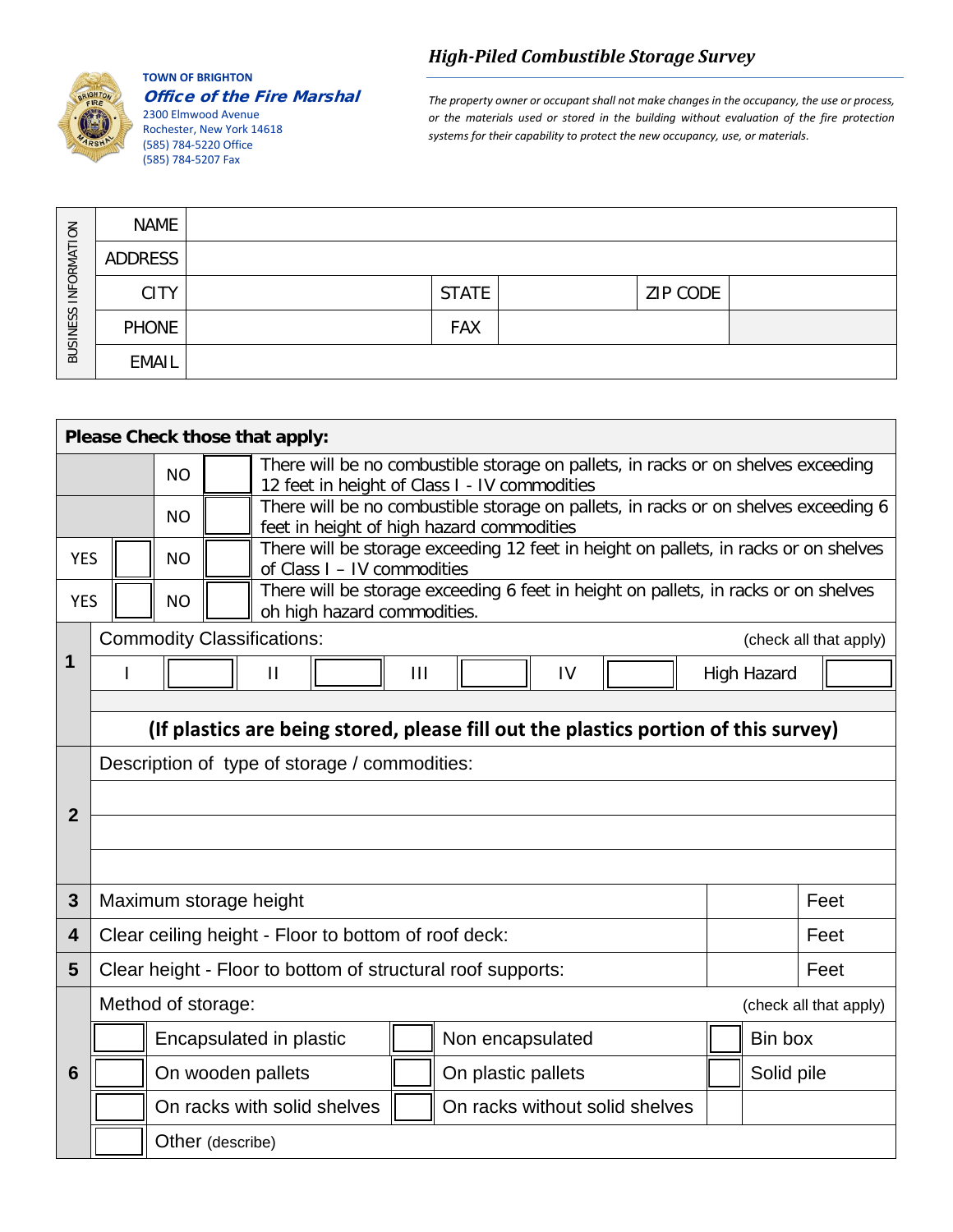|  | Rack Storage Information (Fill out following only if utilizing rack storage, check all that apply) | N/A                      |                |           |  |               |                      |  |      |  |  |  |
|--|----------------------------------------------------------------------------------------------------|--------------------------|----------------|-----------|--|---------------|----------------------|--|------|--|--|--|
|  | Type of racks                                                                                      |                          |                |           |  |               |                      |  |      |  |  |  |
|  | Single rows                                                                                        |                          | Double Rows    |           |  |               | <b>Multiple Rows</b> |  |      |  |  |  |
|  | <b>Height of Racks</b>                                                                             | Feet                     | Depth of Racks |           |  | Feet          | Width of Racks       |  | Feet |  |  |  |
|  | Minimum aisle width between racks                                                                  |                          |                |           |  | <b>INCHES</b> |                      |  |      |  |  |  |
|  |                                                                                                    | Longitudinal flue space: |                |           |  | <b>INCHES</b> |                      |  |      |  |  |  |
|  | Transverse flue space:                                                                             |                          |                |           |  |               |                      |  |      |  |  |  |
|  | Detailed plan of facility with the rack layout is provided                                         | <b>YES</b>               |                | <b>NO</b> |  |               |                      |  |      |  |  |  |
|  | If NO<br>- Explain                                                                                 |                          |                |           |  |               |                      |  |      |  |  |  |
|  |                                                                                                    |                          |                |           |  |               |                      |  |      |  |  |  |

| 8       | Is a mechanical smoke removal system present?                                                                                                                                               |                                                    | <b>YES</b>                 |                  | <b>NO</b> |                                                              |                         |            |  |  |             |  |  |
|---------|---------------------------------------------------------------------------------------------------------------------------------------------------------------------------------------------|----------------------------------------------------|----------------------------|------------------|-----------|--------------------------------------------------------------|-------------------------|------------|--|--|-------------|--|--|
|         | Are smoke vents present?                                                                                                                                                                    |                                                    |                            | <b>YES</b>       |           | <b>NO</b>                                                    |                         |            |  |  |             |  |  |
| 9<br>10 |                                                                                                                                                                                             | If YES, What is the total number of vents present? |                            |                  |           |                                                              |                         |            |  |  |             |  |  |
|         |                                                                                                                                                                                             | What are the dimensions for the vents?             |                            | W                |           |                                                              | <b>TOTAL</b><br>SQ. FT. |            |  |  |             |  |  |
|         | Are draft/curtain boards present?                                                                                                                                                           |                                                    | <b>YES</b>                 |                  | <b>NO</b> |                                                              |                         |            |  |  |             |  |  |
| 11      | Gross square footage of <b>entire structure</b> :                                                                                                                                           |                                                    |                            |                  |           | SQ. FEET                                                     |                         |            |  |  |             |  |  |
|         |                                                                                                                                                                                             | Size of designated storage areas:                  |                            |                  |           | (Actual floor space of all racks/piles plus required aisles) |                         |            |  |  |             |  |  |
|         | Storage Area 1<br>Sq. Feet<br>Storage Area 4                                                                                                                                                |                                                    |                            |                  |           |                                                              |                         |            |  |  | Sq. Feet    |  |  |
| 12      | Storage Area 2                                                                                                                                                                              |                                                    | Sq. Feet<br>Storage Area 5 |                  |           |                                                              |                         |            |  |  | Sq. Feet    |  |  |
|         | Storage Area 3                                                                                                                                                                              |                                                    | Sq. Feet                   | Storage Area 6   |           |                                                              |                         |            |  |  | Sq. Feet    |  |  |
|         | Are the high piled storage areas protected with fire sprinklers?                                                                                                                            |                                                    | <b>YES</b>                 |                  | <b>NO</b> |                                                              |                         |            |  |  |             |  |  |
|         | The following existing sprinkler information is required for proper evaluation.                                                                                                             |                                                    |                            |                  |           |                                                              |                         |            |  |  |             |  |  |
|         | If the existing sprinkler system design and density information is not located on the risers,<br>an approved fire sprinkler contractor <b>SHALL</b> evaluate the system design and density. |                                                    |                            |                  |           |                                                              |                         |            |  |  |             |  |  |
| 13      | Pipe Schedule Systems CANNOT be used for Protection of High-Piled Combustible Storage<br>because NFPA 13 - Chapter 5, limits their uses to light or ordinary hazards occupancies.           |                                                    |                            |                  |           |                                                              |                         |            |  |  |             |  |  |
|         |                                                                                                                                                                                             | Calculated density design type                     |                            |                  |           |                                                              |                         | <b>GPM</b> |  |  | <b>FEET</b> |  |  |
|         |                                                                                                                                                                                             |                                                    |                            | <b>ESFR type</b> |           |                                                              |                         | <b>GPM</b> |  |  | <b>FEET</b> |  |  |
|         |                                                                                                                                                                                             |                                                    | <b>Rack Sprinklers</b>     |                  |           |                                                              |                         | <b>YES</b> |  |  | <b>NO</b>   |  |  |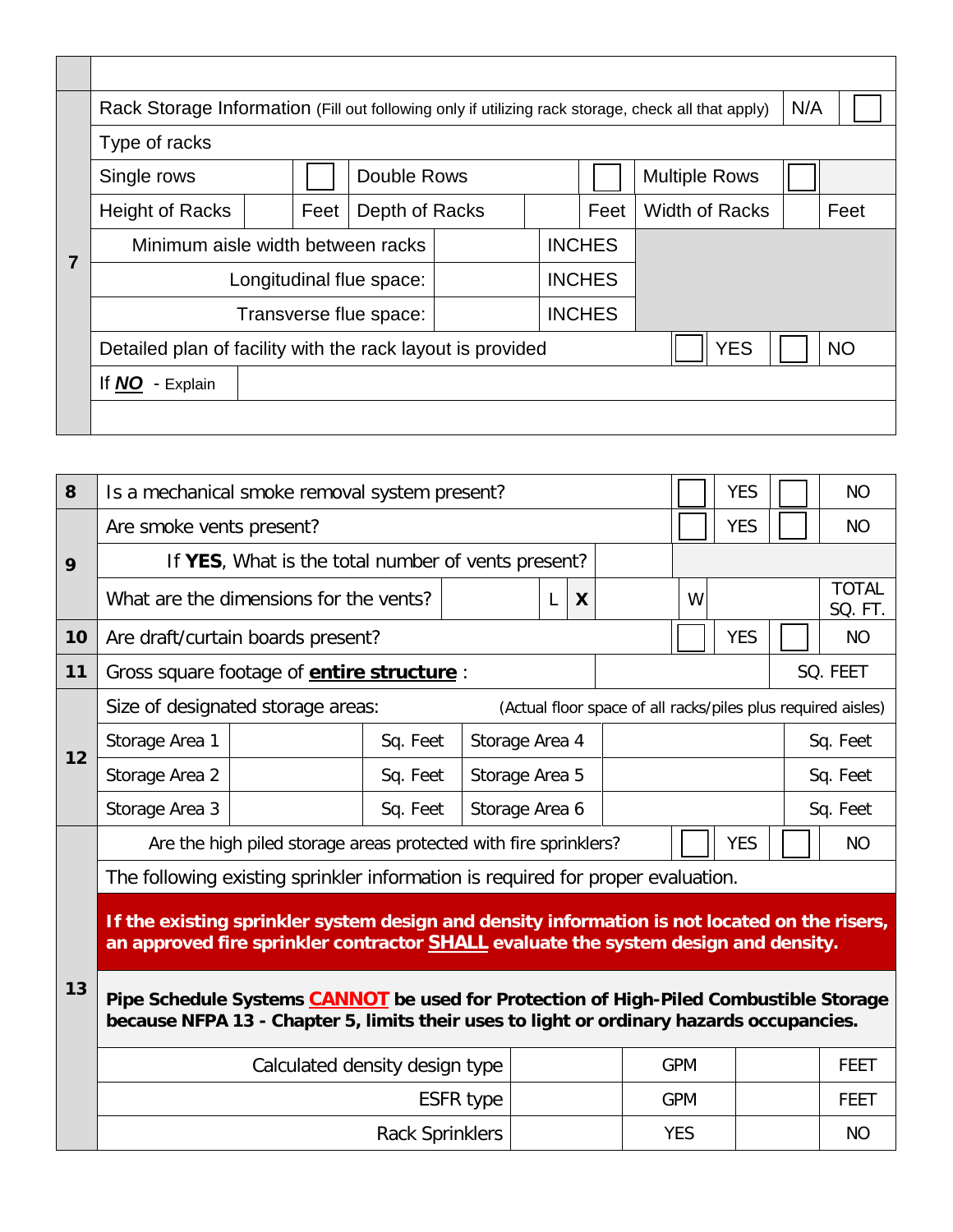|                |                                                                                                         |                                                                                                                                  | <b>CEILING</b>            |          |  |            |                                        |             |  |  |  |  |
|----------------|---------------------------------------------------------------------------------------------------------|----------------------------------------------------------------------------------------------------------------------------------|---------------------------|----------|--|------------|----------------------------------------|-------------|--|--|--|--|
|                | Temp. Rating of Sprinkler Heads                                                                         |                                                                                                                                  | <b>RACK</b>               |          |  |            |                                        |             |  |  |  |  |
|                | Type of sprinkler head installed                                                                        |                                                                                                                                  |                           |          |  |            |                                        | (check one) |  |  |  |  |
|                | Upright<br>Pendant                                                                                      | Large drop                                                                                                                       |                           |          |  |            |                                        |             |  |  |  |  |
|                | Brand name of sprinkler head installed                                                                  |                                                                                                                                  |                           |          |  |            |                                        |             |  |  |  |  |
|                |                                                                                                         | Model number of sprinkler head installed                                                                                         |                           |          |  |            |                                        |             |  |  |  |  |
|                | Area of coverage in square feet as designed for each sprinkler head                                     |                                                                                                                                  | SQ. FEET                  |          |  |            |                                        |             |  |  |  |  |
|                |                                                                                                         | K factor of sprinkler head installed                                                                                             |                           |          |  |            |                                        |             |  |  |  |  |
| 14             | Does the facility have a fire alarm system?                                                             |                                                                                                                                  |                           |          |  | <b>YES</b> |                                        | <b>NO</b>   |  |  |  |  |
|                | Pile Storage Information (does not apply to rack storage)                                               |                                                                                                                                  |                           |          |  |            | N/A                                    |             |  |  |  |  |
|                |                                                                                                         |                                                                                                                                  | Cubic feet per pile       |          |  |            | <b>CUBIC FEET</b>                      |             |  |  |  |  |
| 15             |                                                                                                         | Maximum pile dimension (any direction)                                                                                           |                           |          |  |            | <b>FEET</b>                            |             |  |  |  |  |
|                |                                                                                                         |                                                                                                                                  | Maximum height of pile(s) |          |  |            | <b>FEET</b>                            |             |  |  |  |  |
|                | Minimum aisle width between piles:                                                                      | <b>INCHES</b>                                                                                                                    |                           |          |  |            |                                        |             |  |  |  |  |
| 16             |                                                                                                         | Are access doors provided every 100 lineal feet of all high piled<br><b>YES</b>                                                  |                           |          |  |            |                                        |             |  |  |  |  |
| 17             |                                                                                                         | storage area exterior walls which face roadways/driveways?<br>If so, are these access doors keyed for fire department use during |                           |          |  |            |                                        |             |  |  |  |  |
|                | emergencies and keys provided in the facilities Knox™ box?                                              |                                                                                                                                  |                           |          |  | <b>YES</b> | <b>NO</b>                              |             |  |  |  |  |
|                | Storage and Idle Pallets                                                                                |                                                                                                                                  |                           |          |  | <b>YES</b> | (check all which applies)<br><b>NO</b> |             |  |  |  |  |
| 18             |                                                                                                         | <b>Wood Pallets</b>                                                                                                              |                           |          |  |            |                                        |             |  |  |  |  |
|                |                                                                                                         |                                                                                                                                  | <b>Plastic Pallets</b>    |          |  | <b>YES</b> |                                        | <b>NO</b>   |  |  |  |  |
|                | Names and titles of persons responsible for information contained within this survey:<br>(please print) |                                                                                                                                  |                           |          |  |            |                                        |             |  |  |  |  |
| Name           |                                                                                                         |                                                                                                                                  |                           |          |  |            |                                        |             |  |  |  |  |
| <b>Address</b> |                                                                                                         |                                                                                                                                  |                           |          |  |            |                                        |             |  |  |  |  |
| City           |                                                                                                         | <b>State</b>                                                                                                                     |                           | Zip Code |  |            |                                        |             |  |  |  |  |
| <b>Title</b>   |                                                                                                         |                                                                                                                                  |                           |          |  |            |                                        |             |  |  |  |  |
| Phone          |                                                                                                         | Mobile<br>Fax                                                                                                                    |                           |          |  |            |                                        |             |  |  |  |  |
|                |                                                                                                         |                                                                                                                                  |                           |          |  |            |                                        |             |  |  |  |  |
| Name           |                                                                                                         |                                                                                                                                  |                           |          |  |            |                                        |             |  |  |  |  |
| Address        |                                                                                                         |                                                                                                                                  |                           |          |  |            |                                        |             |  |  |  |  |
| City           |                                                                                                         | Zip Code<br><b>State</b>                                                                                                         |                           |          |  |            |                                        |             |  |  |  |  |
| <b>Title</b>   |                                                                                                         |                                                                                                                                  |                           |          |  |            |                                        |             |  |  |  |  |
| Phone          | Mobile                                                                                                  |                                                                                                                                  |                           | Fax      |  |            |                                        |             |  |  |  |  |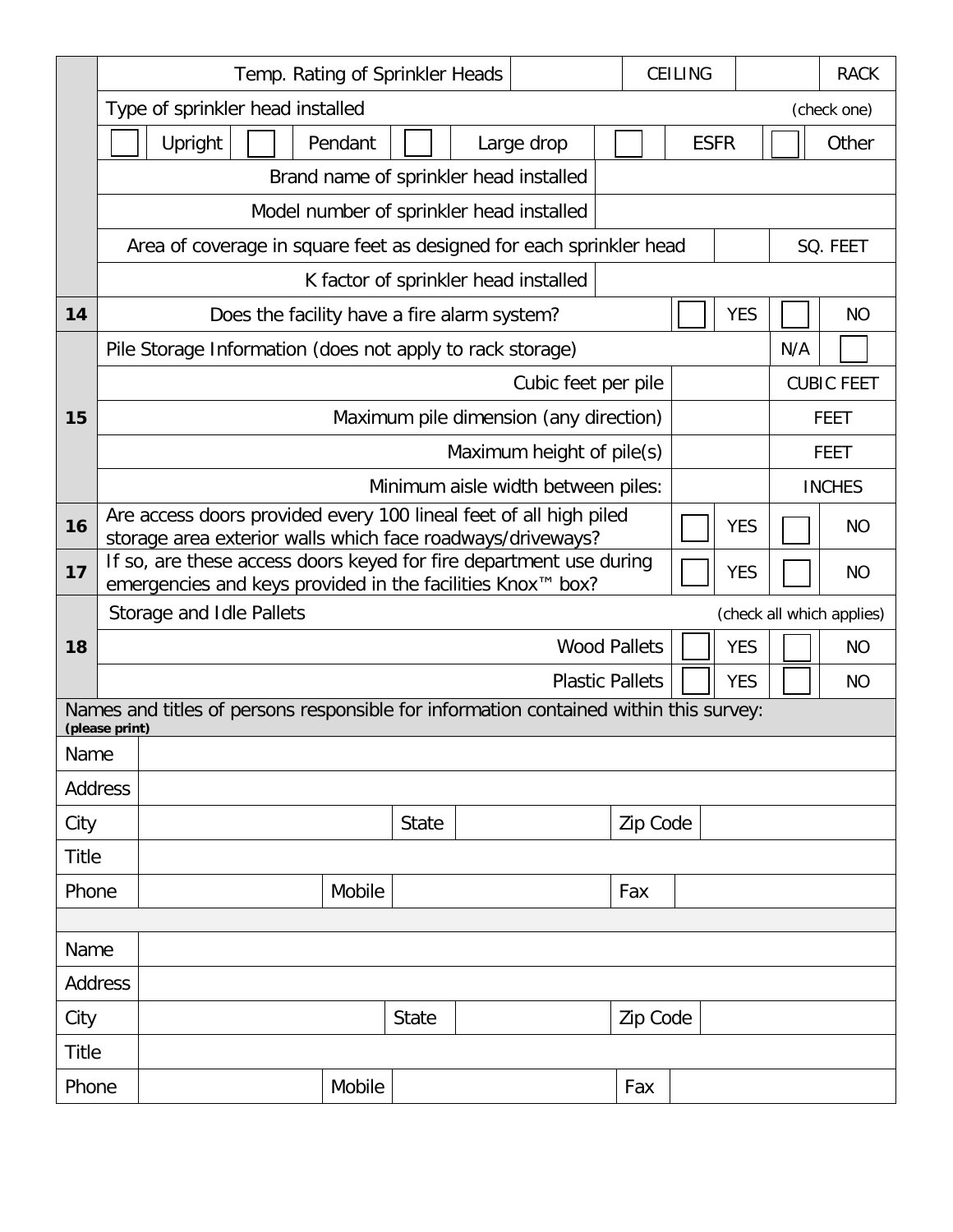# **High Piled Combustible Storage Survey - Plastic Storage (High Hazard Commodities)**

Completely and accurately fill out the Plastics Storage Survey. The survey should be completed and signed by a person qualified to answer these questions correctly. The following is a breakdown of each section of the survey and commentary explaining the information being sought.

**Business Name**. Please provide the name of the tenant/business which will be occupying the space intended for stocking of high piled combustible materials.

**Business Address.** The correct and complete address must be provided to insure the correct information is in our database and on the high piled combustible storage permit.

**Business Telephone.** Provide at least one daytime phone number for the business that can be used as a contact for any questions or concerns. If possible, include a fax number and a secondary number.

#### **Item 1 - Plastic Group Type.**

Much like the importance of correctly classifying commodities, plastics require correct grouping. For examples of plastic commodities, please refer to HPS Document 3 - Commodity Classifications. If difficulties still arise, contact the product manufacturer for the necessary information required to properly group the type of plastic the facility stores. Submit this information to the Office of the Fire Marshal for record.

### **Item 2 - Plastic characteristics.**

Whether the plastics within the facility are Group A, B, or C, the characteristics of the plastics is required to aid in commodity classification.

**Expanded, Non-Expanded and Free Flowing**. Check all variations that apply and refer to the definitions section within this document for explanations for each variation. Plastics will be one of these variations, possibly all.

**Packaging of Plastic.** Check all variations present within the facility. Refer to the definitions section for assistance.

**Plastic in Piles**. Again, check all variations present within the facility. Refer to the definitions section for assistance. If the plastics are stored on racks, this subsection need not be answered.

Contact the Office of the Fire Marshal with any questions.

Items 3, 4 and 5 are completed for Group A plastics only. This information is not needed for Group B and C plastics. The percentage of plastics is a significant factor. The difference between percentages may be the difference in fire sprinklers within the facility or not. Therefore, an estimated percentage of plastic materials within the facility is required. Please note that this percentage of plastics is based on individual pallet loads or cartons and is a function of the volume or weight of the packaging method for both expanded and nonexpanded plastics.

#### **Item 3 - Percent by weight of expanded plastic.**

Based on the pallet load or per carton, this is the percentage of weight of expanded plastics as compared to the total weight of the pallet or carton.

**OR** (either the percent by weight or volume of expanded plastic is needed)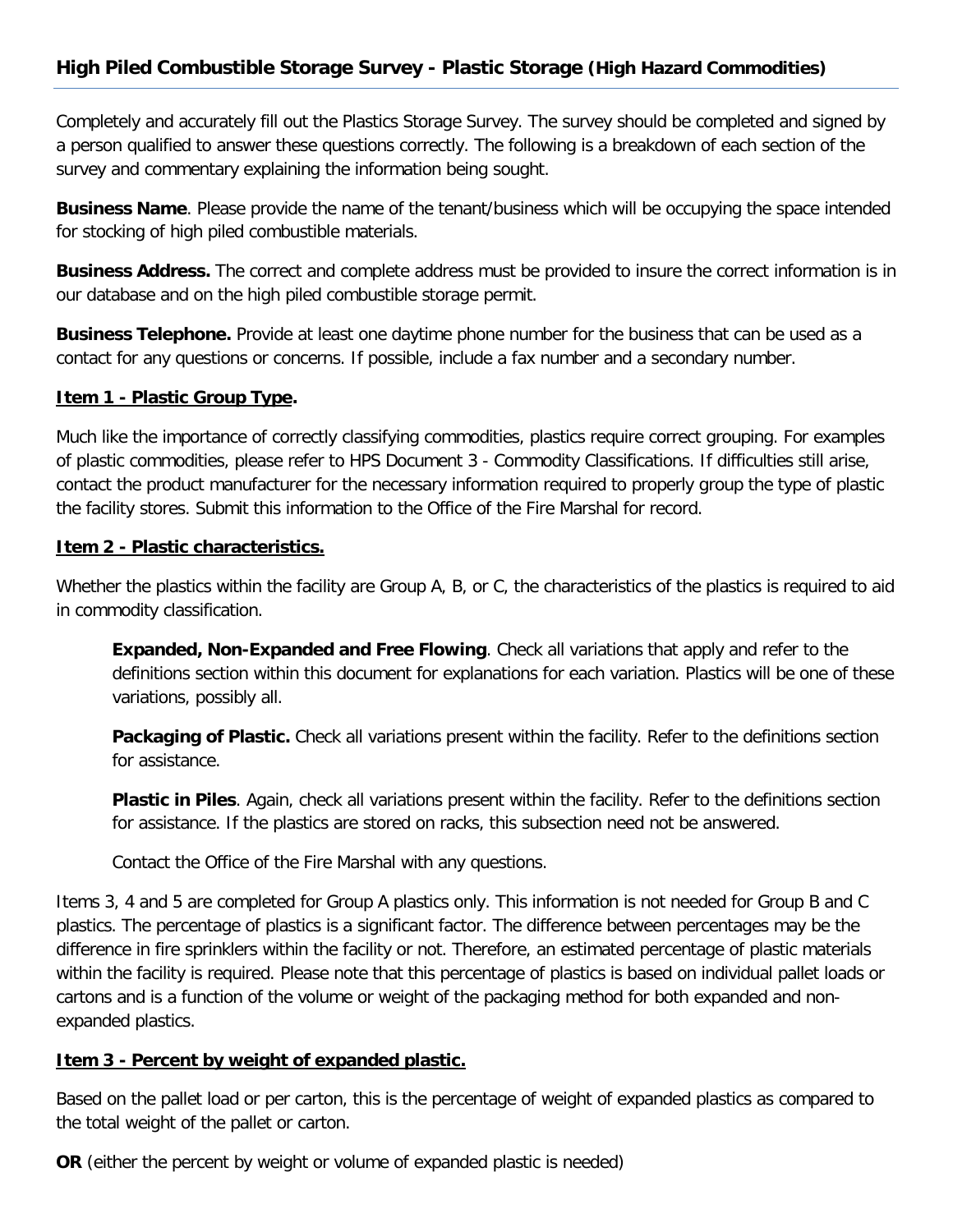## **Item 4 - Percent by volume of expanded plastic.**

Based on the pallet load or per carton, this is the percentage of volume of expanded plastics as compared to the total volume of the pallet or carton.

For example a pallet load of bicycles, the amount of plastics (pedals, reflector, tires, handle bar grips, etc.) is actually a very limited as compared to the metal (non-combustible) portions of the bicycle. The percentage of plastics in the pallet load of bicycles may be 25% or ¼ of the total weight or volume of the pallet. In another example of storing computers, the percentage of plastics may be as high as 75%, due to computers being mostly plastic with some exceptions. Figure 2303.7.4 below is taken from the 2009 International Fire Code to assist in determining the percentage of Group A plastics being stored. Contact the Division of the Fire Marshal with any questions.

**AND** (Either Item 3 or 4 plus Item 5 are required.)

## **Item 5 - Percent by weight of unexpanded plastic.**

Based on pallet load or per carton, this is the percentage of weight of unexpanded plastics as compared to the total volume of the pallet or carton.

It is important to note that Items 3, 4 and 5, must all be based on either the pallet load or per carton. This means that one percentage based on the pallet load and another percentage based on the carton is not acceptable. All percentages must have the same common denominator so to speak.

**\_\_\_\_\_\_\_\_\_\_\_\_\_\_\_\_\_\_\_\_\_\_\_\_\_\_\_\_\_\_\_\_\_\_\_\_\_\_\_\_\_\_\_\_\_\_\_\_\_\_\_\_\_\_\_\_\_\_\_\_\_\_\_\_\_\_\_\_\_\_\_\_\_\_\_\_**

\_\_\_\_\_\_\_\_\_\_\_\_\_\_\_\_\_\_\_\_\_\_\_\_\_\_\_\_\_\_\_\_\_\_\_\_\_\_\_\_\_\_\_\_\_\_\_\_\_\_\_\_\_\_\_\_\_\_\_\_\_\_\_\_\_\_\_\_\_\_\_\_\_\_\_\_\_\_\_\_\_\_\_\_\_\_\_\_

# **Names and Titles of Persons Responsible for Information Contained Within Survey.**

Provide the names of the individuals that filled out these forms, along with all applicable phone/fax numbers to contact with them for additional information, or to answer questions that may arise.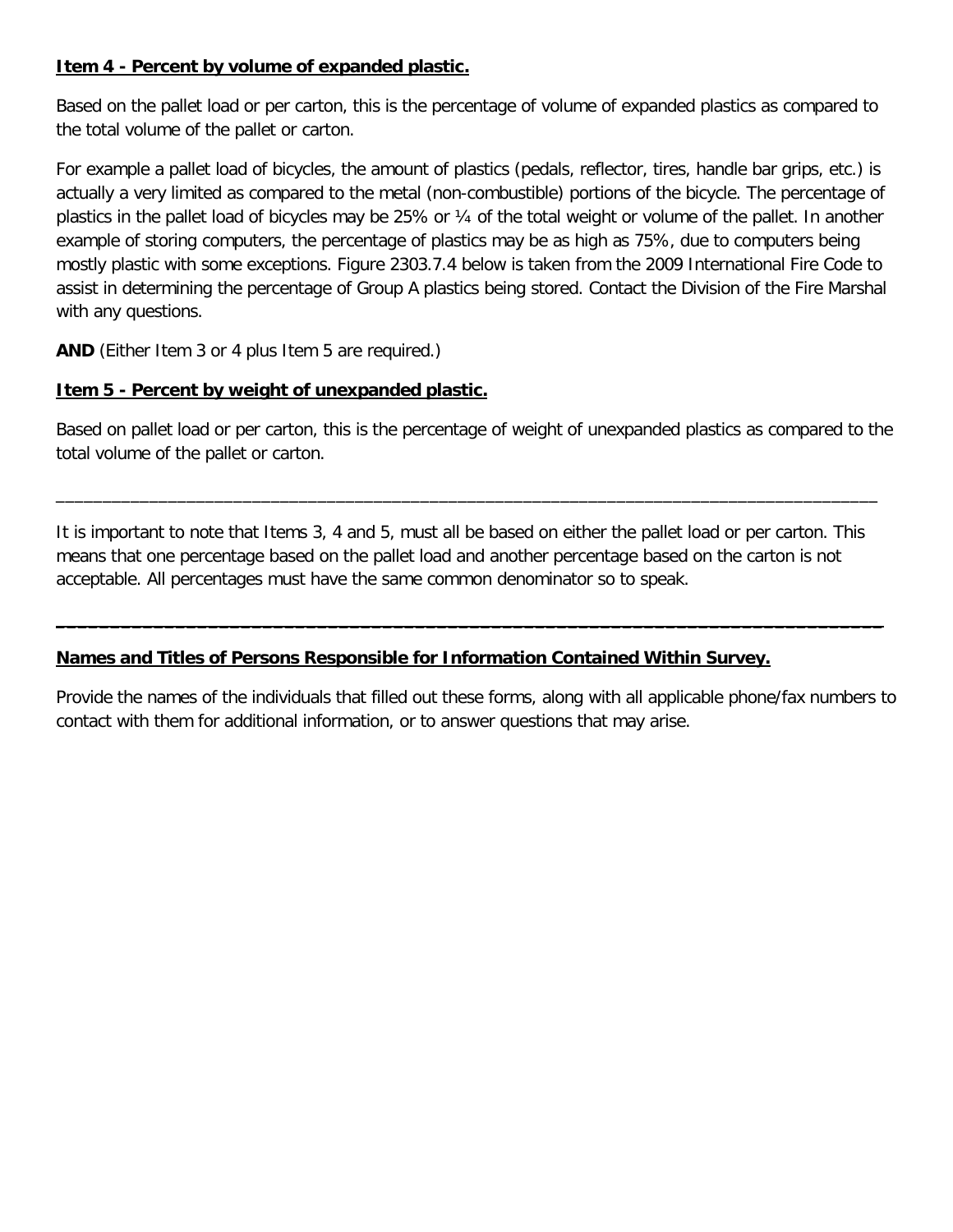

### PERCENT BY WEIGHT OF UNEXPANDED PLASTIC<sup>®</sup>

#### Figure 2304.7.4 MIXED COMMODITIES<sup>a,b</sup>

- a. This figure is intended to determine the commodity classification of a mixed commodity in a package, carton or on a pallet where plastics are involved.
- b. The following is an example of how to apply the figure: A package containing a Class III commodity has 12-percent Group A expanded plastic by volume. The weight of the unexpanded Group A plastic is 10 percent. This commodity is classified as a Class IV commodity. If the weight of the unexpanded plastic is increased to 14 percent, the classification changes to a high-hazard commodity.
- c. Percent by volume =

Volume of plastic in pallet load

Total volume of pallet load, including pallet

d. Percent by weight =

Weight of plastic in pallet load

Total weight of pallet load, including pallet.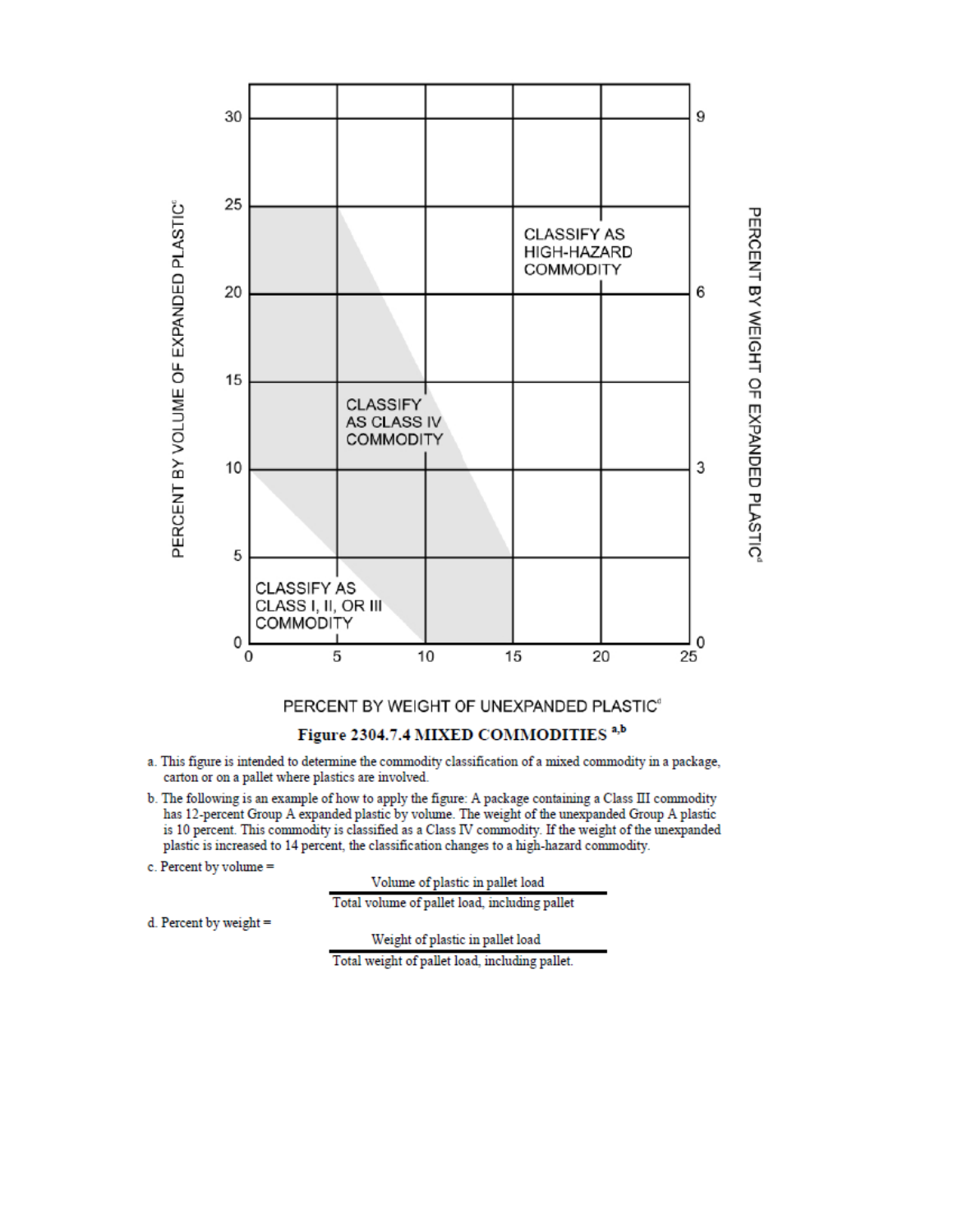

**TOWN OF BRIGHTON** Office of the Fire Marshal

2300 Elmwood Avenue Rochester, New York 14618 (585) 784-5220 Office (585) 784-5207 Fax

*High-Piled Combustible Storage Plastics Survey*

*IThe property owner or occupant shall not make changes in the occupancy, the use or process, or the materials used or stored in the building without evaluation of the fire protection systems for their capability to protect the new occupancy, use, or materials.*

|                                                      |                | <b>NAME</b>                                                               |                                                                                       |  |              |  |                                     |  |                 |                                     |              |                |     |  |  |                                     |  |
|------------------------------------------------------|----------------|---------------------------------------------------------------------------|---------------------------------------------------------------------------------------|--|--------------|--|-------------------------------------|--|-----------------|-------------------------------------|--------------|----------------|-----|--|--|-------------------------------------|--|
| BUSINESS INFORMATION                                 | <b>ADDRESS</b> |                                                                           |                                                                                       |  |              |  |                                     |  |                 |                                     |              |                |     |  |  |                                     |  |
|                                                      |                | <b>CITY</b>                                                               |                                                                                       |  | <b>STATE</b> |  |                                     |  | <b>ZIP CODE</b> |                                     |              |                |     |  |  |                                     |  |
|                                                      |                | <b>PHONE</b>                                                              |                                                                                       |  |              |  | <b>FAX</b>                          |  |                 |                                     |              |                |     |  |  |                                     |  |
|                                                      |                | <b>EMAIL</b>                                                              |                                                                                       |  |              |  |                                     |  |                 |                                     |              |                |     |  |  |                                     |  |
| $\mathbf{1}$                                         |                | $\mathcal{C}$<br>Unknown<br>Plastic group type<br>B<br>A                  |                                                                                       |  |              |  |                                     |  |                 |                                     |              |                |     |  |  |                                     |  |
|                                                      |                | (check all that apply)<br>Plastic characteristics -                       |                                                                                       |  |              |  |                                     |  |                 |                                     |              |                |     |  |  |                                     |  |
|                                                      | Is the plastic |                                                                           | Expanded                                                                              |  |              |  | Non expanded                        |  |                 |                                     | Free flowing |                |     |  |  |                                     |  |
| $\overline{2}$                                       |                |                                                                           | How is the plastic packaged?                                                          |  |              |  | Exposed                             |  |                 |                                     | Cartoned     |                |     |  |  |                                     |  |
|                                                      |                | How is the plastic piled?                                                 |                                                                                       |  |              |  | Stable piles                        |  |                 |                                     |              | Unstable piles |     |  |  |                                     |  |
| Complete Items 3, 4, and 5 for Group A plastics ONLY |                |                                                                           |                                                                                       |  |              |  |                                     |  |                 |                                     |              |                |     |  |  |                                     |  |
| $\overline{3}$                                       |                |                                                                           | Percent by weight of expanded plastic                                                 |  |              |  |                                     |  |                 | % (either per pallet or per carton) |              |                |     |  |  |                                     |  |
|                                                      | <b>OR</b>      |                                                                           |                                                                                       |  |              |  |                                     |  |                 |                                     |              |                |     |  |  |                                     |  |
| $\overline{4}$                                       |                | Percent by volume of expanded plastic                                     |                                                                                       |  |              |  | % (either per pallet or per carton) |  |                 |                                     |              |                |     |  |  |                                     |  |
|                                                      | <b>AND</b>     |                                                                           |                                                                                       |  |              |  |                                     |  |                 |                                     |              |                |     |  |  |                                     |  |
| 5                                                    |                | Percent by weight of unexpanded plastic                                   |                                                                                       |  |              |  |                                     |  |                 |                                     |              |                |     |  |  | % (either per pallet or per carton) |  |
|                                                      |                | (all percentages above must be based either on the pallet load or carton) |                                                                                       |  |              |  |                                     |  |                 |                                     |              |                |     |  |  |                                     |  |
|                                                      | (please print) |                                                                           | Names and titles of persons responsible for information contained within this survey: |  |              |  |                                     |  |                 |                                     |              |                |     |  |  |                                     |  |
| Name                                                 |                |                                                                           |                                                                                       |  |              |  |                                     |  |                 |                                     |              |                |     |  |  |                                     |  |
|                                                      | Address        |                                                                           |                                                                                       |  |              |  |                                     |  |                 |                                     |              |                |     |  |  |                                     |  |
| City                                                 |                |                                                                           |                                                                                       |  | <b>State</b> |  |                                     |  |                 |                                     | Zip Code     |                |     |  |  |                                     |  |
| <b>Title</b>                                         |                |                                                                           |                                                                                       |  |              |  |                                     |  |                 |                                     |              |                |     |  |  |                                     |  |
| Phone                                                |                |                                                                           | Mobile                                                                                |  |              |  |                                     |  |                 |                                     |              | Fax            |     |  |  |                                     |  |
|                                                      |                |                                                                           |                                                                                       |  |              |  |                                     |  |                 |                                     |              |                |     |  |  |                                     |  |
| Name                                                 |                |                                                                           |                                                                                       |  |              |  |                                     |  |                 |                                     |              |                |     |  |  |                                     |  |
| Address                                              |                |                                                                           |                                                                                       |  |              |  |                                     |  |                 |                                     |              |                |     |  |  |                                     |  |
| City                                                 |                |                                                                           |                                                                                       |  | <b>State</b> |  | Zip Code                            |  |                 |                                     |              |                |     |  |  |                                     |  |
| <b>Title</b>                                         |                |                                                                           |                                                                                       |  |              |  |                                     |  |                 |                                     |              |                |     |  |  |                                     |  |
| Phone                                                |                |                                                                           | Mobile                                                                                |  |              |  |                                     |  |                 |                                     |              |                | Fax |  |  |                                     |  |